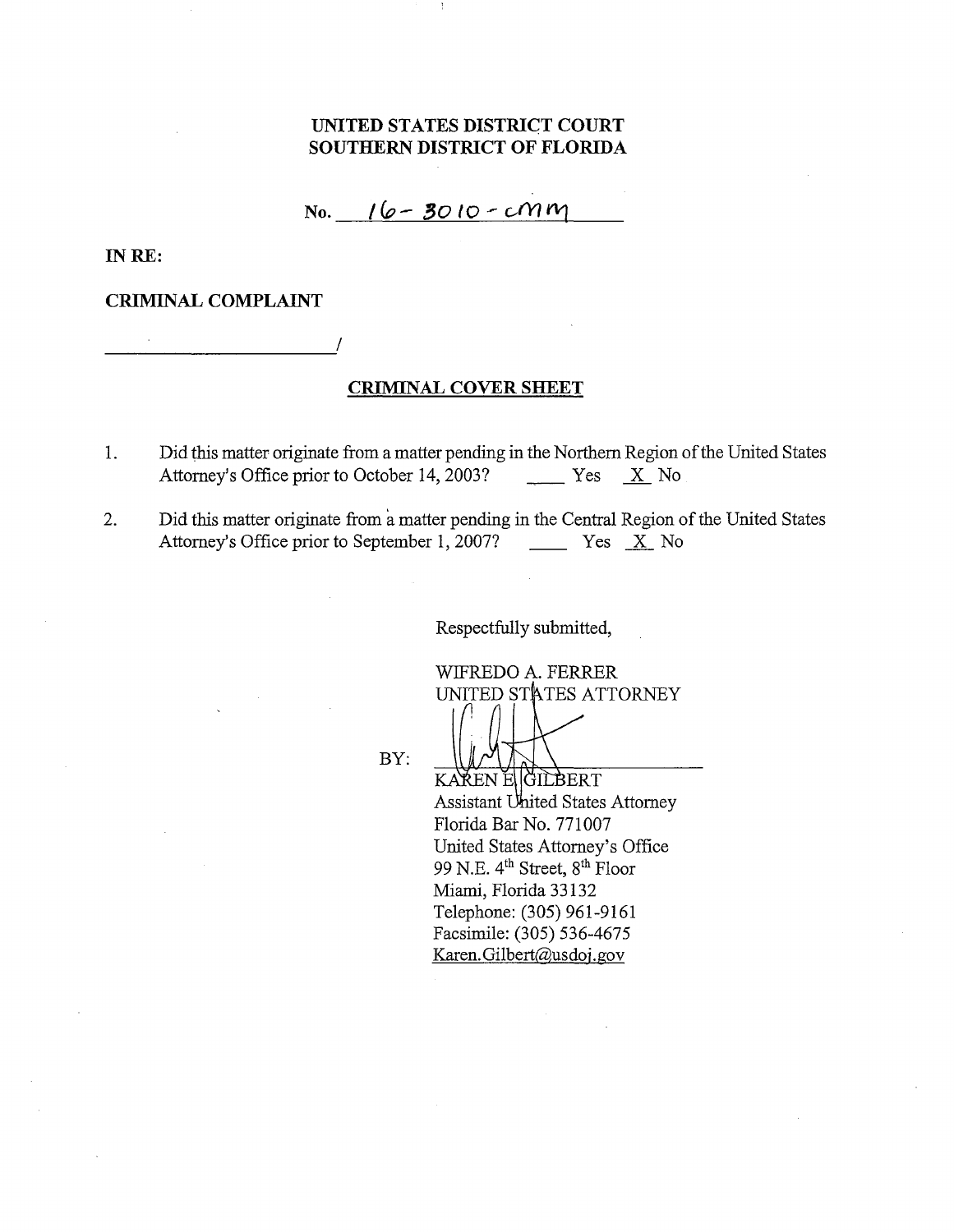AO 91 (Rev. 08/09) Criminal Complaint

# UNITED STATES DISTRICT COURT

for the

Southern District of Florida

United States of America )

v. )

Gregory Hubbard, ) Dayne Antani Christian, and Darren Arness Jackson,

*Defendant(s)* 

## ) Case No. *lfu-* **3ot0-C,rl1 f11**

#### **CRIMINAL. COMPLAINT**

) )

I, the complainant in this case, state that the following is true to the best of my knowledge and belief.

| On or about the date(s) of              |             | April 2015 - July 21, 2016                                                                                                                        | in the county of Miami-Dade and Palm Beach in the |  |
|-----------------------------------------|-------------|---------------------------------------------------------------------------------------------------------------------------------------------------|---------------------------------------------------|--|
| Southern                                | District of | Florida                                                                                                                                           | the defendant(s) violated:                        |  |
| Code Section<br>18 U.S.C. § 2339B(a)(1) |             | Offense Description<br>Conspiring and Attempting to Provide Material Support and Resources to a<br>Designated Foreign Terrorist Organization; and |                                                   |  |
| 18 U.S.C. § 922(g)(1)                   |             | As to Dayne Christian only:<br>Felon in Possession of a Firearm and Ammunition                                                                    |                                                   |  |

This criminal complaint is based on these facts:

See attached affidavit of Special Agent Brian King, Federal Bureau of Investigation.

 $\mathcal J$  Continued on the attached sheet.

*Complainant's signature* 

Special Agent Brian King, FBI *Printed name and title* 

Sworn to before me and signed in my presence.

Date: 7-22-14

Judge's signature

City and state: Miami Florida U.S. Magistrate Judge Chris **M.** McAliley *Printed name and title*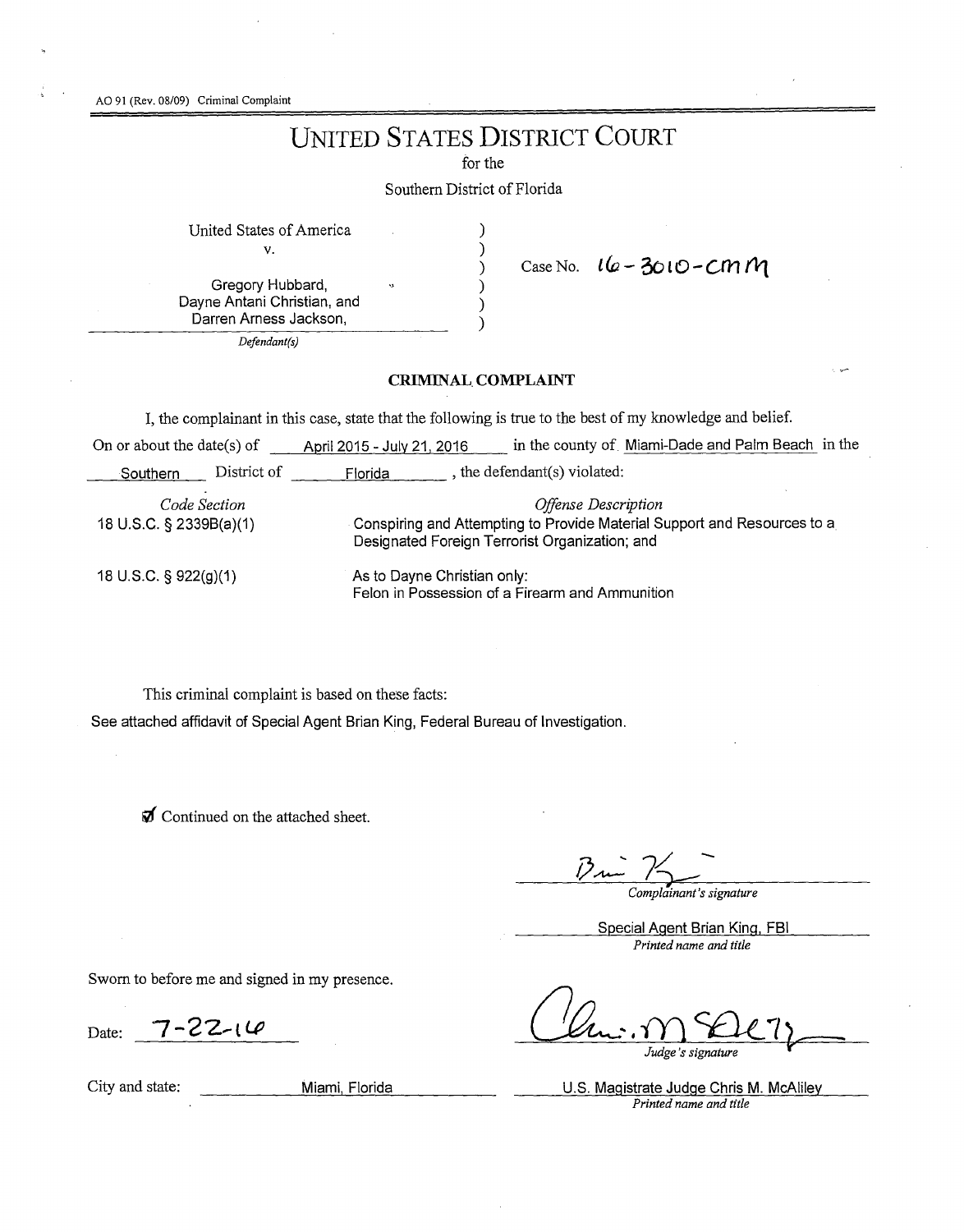#### **AFFIDAVIT**

I, Special Agent Brian King, first being duly sworn, depose and state the following:

#### **Introduction**

1. I make this affidavit in support of an application for a criminal complaint and  $\rightarrow$   $\alpha$ *pl*  $\frac{1}{2}$   $\frac{1}{2}$   $\frac{1}{2}$   $\frac{1}{2}$   $\frac{1}{2}$   $\frac{1}{2}$   $\frac{1}{2}$   $\frac{1}{2}$  GREGORY HUBBARD, DAYNE ANTANI CHRISTIAN, and DARREN ARNESS JACKSON with violating 18 U.S.C. §§ 2339B(a)(1) and 2, in that they did knowingly conspire and attempt to proyide material support and resources to a designated Foreign Terrorist Organization, that is, the Islamic State of Iraq and the Levant. Further, this affidavit is submitted in support of an application for a criminal complaint and arrest warrant **DK** charging DAYNE ANTANI CHRISTIAN with violating 18 U.S.C.  $\S$  922(g)(1), in that, having previously been convicted of a crime punishable by imprisonment for a term exceeding one (1) year, he did knowingly possess a firearm in and affecting interstate and foreign commerce.

2. I am a Special Agent with the Federal Bureau of Investigation ("FBI") and have worked in that capacity for thirteen years. I am currently assigned to the FBI's Miami Field Division, West Palm Beach Resident Agency. I work on an FBI counterterrorism squad, which is part of the South Florida Joint Terrorism Task Force ("JTTF"). As such, I am responsible for the investigation of violations of federal law, including federal laws relating to international terrorism, national security, terrorism support activities, and firearms and other weapons offenses.

3. I am familiar with the facts and. circumstances set forth in this affidavit as a result of my participation in the investigation; as a result of my experience, training, and background as a Special Agent with the FBI and with the JTTF; as a result of personal observations and examination of relevant evidence; and as a result of information provided to me by other law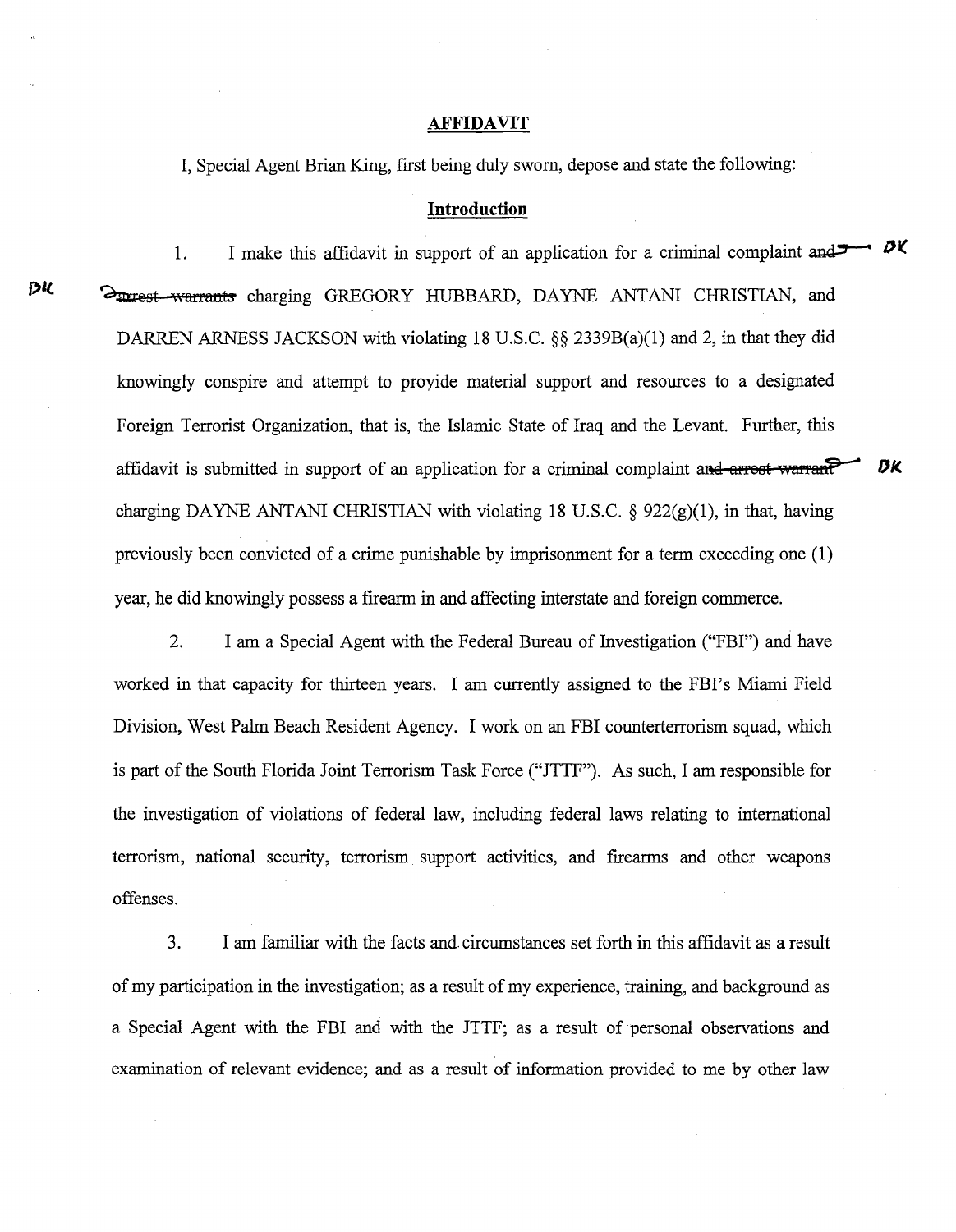enforcement officers and witnesses. The information contained in this affidavit is not inclusive of all the facts of the investigation and is provided for the limited purpose of establishing probable cause to obtain a criminal complaint. I have listened to the audio recordings of the meetings in this case and other FBI employees have prepared draft transcripts of these audio recordings. I have reviewed these transcripts but have not undertaken a precise comparison of the words on the audio recordings with the words on the transcripts. That being said, my general review of these draft transcripts indicates that they are accurate and comport with my personal knowledge of pertinent meetings. Accordingly, I am relying on these draft transcripts prepared by other FBI employees for the quoted conversation excerpts included in this affidavit. All meetings discussed in this affidavit, except one noted below, were recorded.

4. A person violates 18 U.S.C.  $\S$  2339B(a)(1) as follows:

Whoever knowingly provides material support or resources to a foreign terrorist organization, or attempts or conspires to do so.... To violate this paragraph, a person must have knowledge that the organization is a designated terrorist organization....or that the organization has engaged or engages in terrorist activity.

5. Section  $2339B(g)(4)$  and 18 U.S.C. § 2339A(b)(1)-(3) define "material support or resources" as follows:

[T]he term 'material support or resources,' means any property, tangible or intangible, or service, including currency or monetary instruments or financial securities, financial services, lodging, training, expert advice or assistance, safehouses, false documentation or identification, communications equipment, facilities, weapons, lethal substances, explosives, personnel (1 or more individuals who may be or include oneself), and transportation, except medicine or religious materials;

[T]he term 'training' means instruction or teaching designed to impart a specific skill, as opposed to general knowledge;

[T]he term 'expert advice or assistance' means advice or assistance derived from scientific, technical or other specialized knowledge.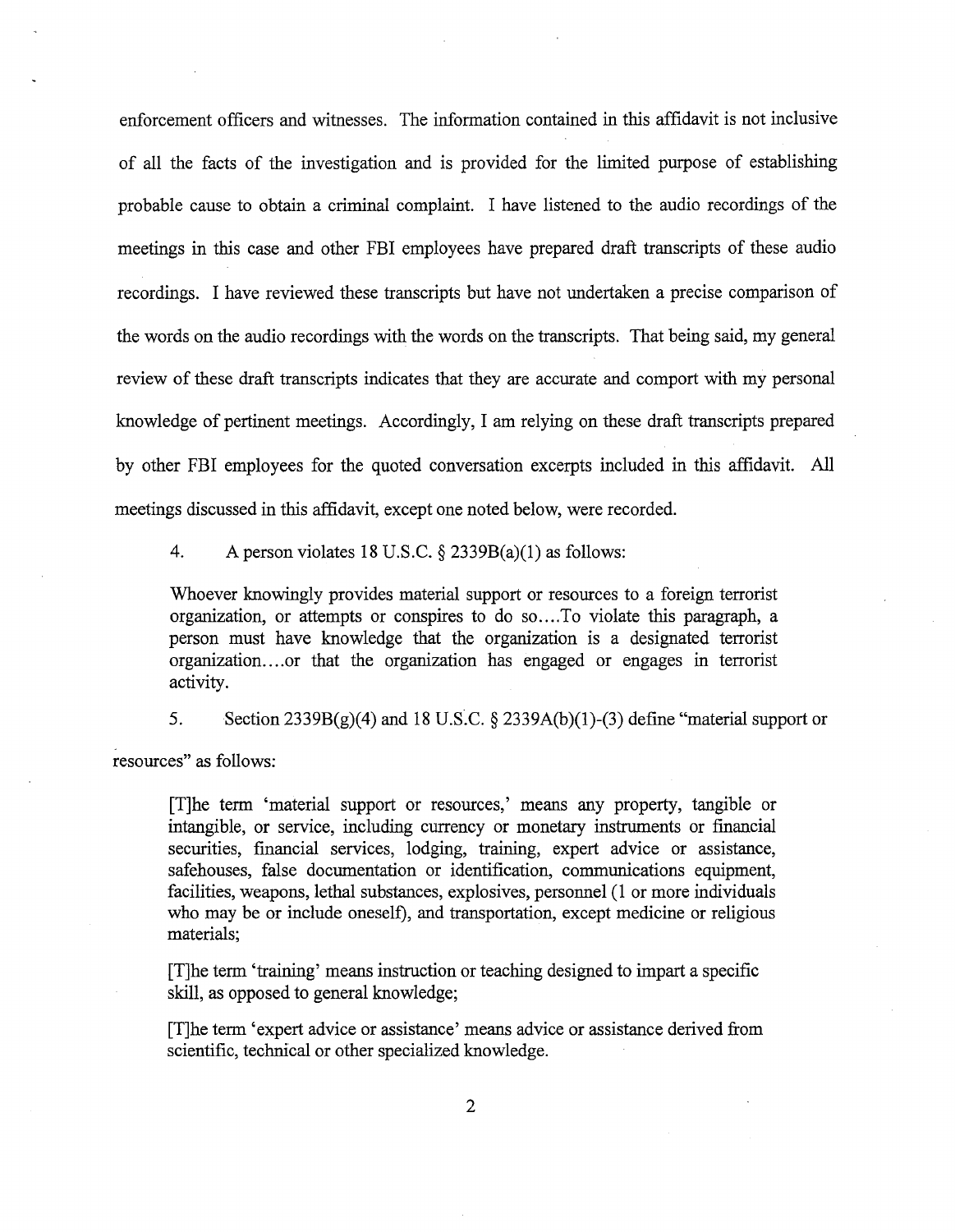6. A person violates 18 U.S.C.  $\S$  922(g)(1) as follows:

It shall be unlawful for any person-

Who has been convicted in any court of, a crime punishable by imprisonment for a term exceeding one year;

 $\ddotsc$ 

To...possess in or affecting interstate or foreign commerce, any firearm or ammunition...

7. On October 15, 2014, the United States Secretary of State designated al-Qa'ida in Iraq ("AQI"), then known as Jam'at al Tawhid wa'al-Jihad, as a Foreign Terrorist Organization ("FTO") under Section 219 of the Immigration and Nationality Act and as a Specially Designated Global Terrorist under Section l(b) of Executive Order 13224. On May 15, 2014, the Secretary of State amended the designation of AQI as an FTO under Section 219 of the Immigration and Nationality Act and as a Specially Designated Global Terrorist entity under Section l(b) of Executive Order 13224 to add the alias Islamic State of Iraq and the Levant ("ISIL") as its primary name. The Secretary also added the following aliases to the ISIL listing: the Islamic State of Iraq and al-Sham ("ISIS"), the Islamic State of Iraq and Syria ("ISIS"), ad-Dawla al-Islamiyya fi al-'Iraq wa-sh-Sham, Daesh, Dawla al Islamiya, and Al-Furqan Establishment for Media Production. On September 21, 2015, the Secretary added the following aliases to the ISIL listing: Islamic State, ISIL, and ISIS. Although the group has never called itself "Al-Qaeda in Iraq," this name has frequently been used to describe it through its history. To date, ISIL remains a designated FTO.

8. Based on my training and experience, I know that Sunni extremists, who are not citizens or residents of Syria, Iraq, or Libya, have traveled to those countries to join ISIL and often enter by crossing the border from a neighboring country. Moreover, I am aware that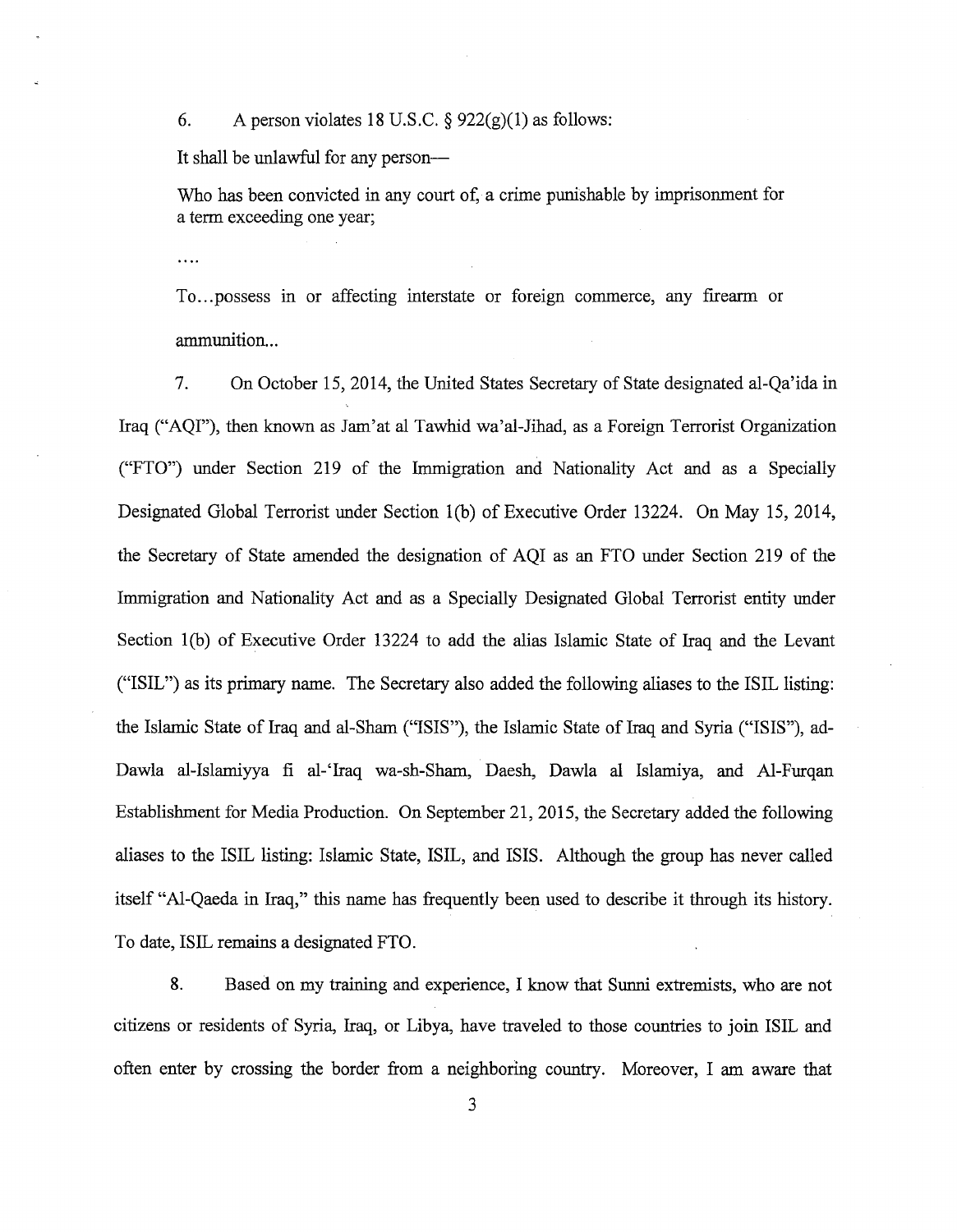foreign fighters from Western countries, including the United States, have traveled to locations in Turkey, including Istanbul, and then traveled to towns closer to the border with Syria, where they are then brought across to join ISIL. Based on my training and experience, I know that an individual named Abu Bakr al-Baghdadi is the current leader of ISIL and that the online magazine Dabig is a recruitment publication for ISIL.

#### **Defendants**

9. GREGORY HUBBARD ("HUBBARD"), who uses the alias "JIBREEL" (Phonetic), is the subject of an FBI counterterrorism investigation which has determined that HUBBARD advocates for and supports violent jihad. HUBBARD is a 52-year-old United States citizen residing in West Palm Beach, Florida, who has professed support for ISIL and acts of terrorism attributed to ISIL. HUBBARD has also expressed his desire to travel to Syria and join ISIL for the purpose of engaging in violent jihad. HUBBARD has regularly spoken about his support of ISIL and his support for deadly terrorist attacks, such as the mass shootings in San Bernardino, California, and Orlando, Florida. HUBBARD has also regularly vocalized his support for the killing of non-Muslim hostages, as depicted in beheading videos disseminated over the Internet as ISIL propaganda.

10. On or about July 30, 2015, HUBBARD stated to an FBI Confidential Human Source ("CHS") that an individual known as "SHAKUR" was in touch with individuals in Syria affiliated with ISIL. The CHS was posing as an ISIL follower who wanted to travel to Syria to engage in violent jihad. Then, on or about August 15, 2015, HUBBARD introduced the CHS to "SHAKUR," later identified as DAYNE ANTANI CHRISTIAN ("CHRISTIAN"), a 31-year-old United States citizen residing in Lake Park, Florida. CHRISTIAN stated that he was in contact with a Syrian national inside Syria who was a member of ISIL. CHRISTIAN stated that he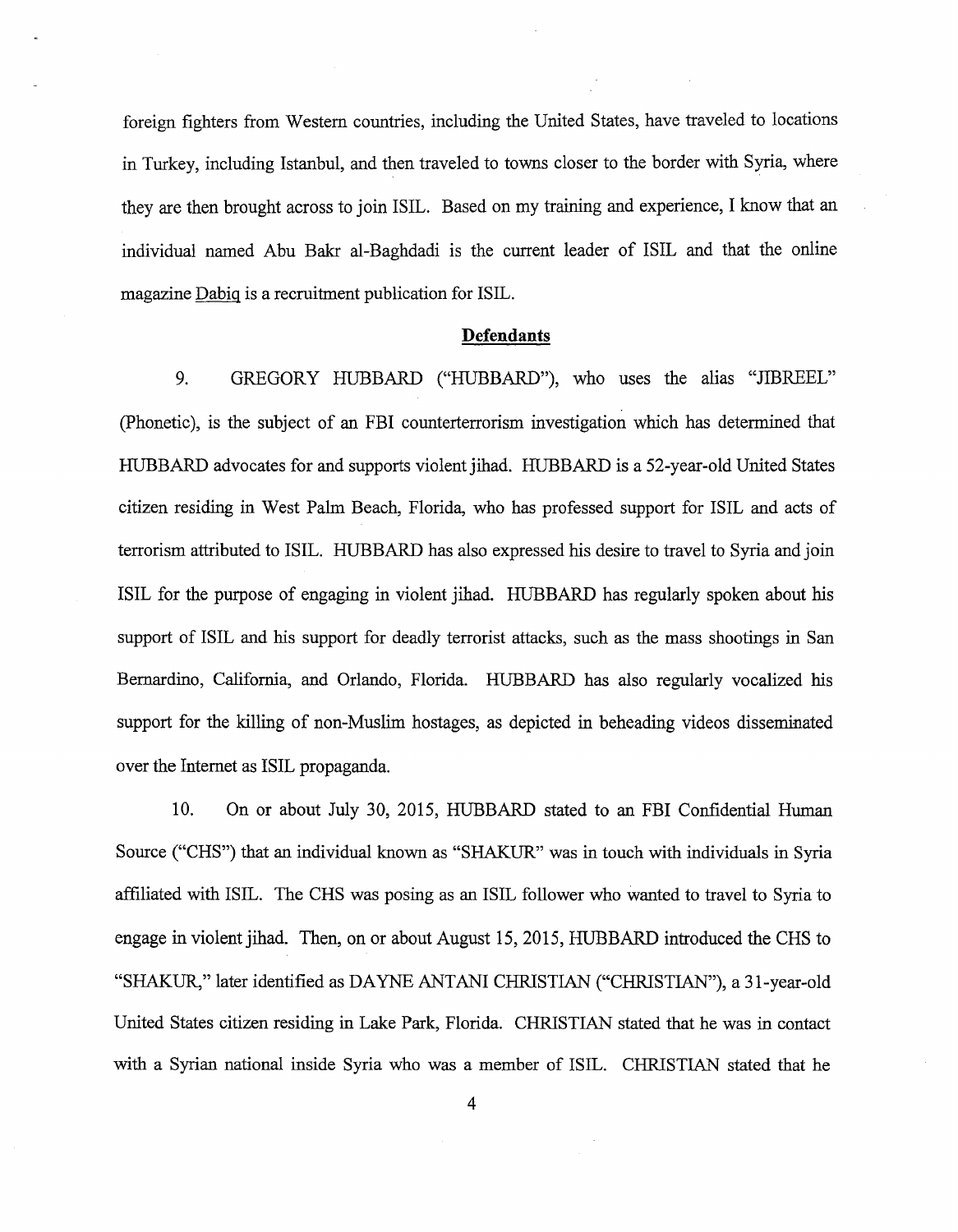wanted to travel to Syria and join ISIL to engage in violent jihad and that this was "the only option." The FBI has determined that CHRJSTIAN has advocated for and supported violent jihad, with particular emphasis on ISIL and acts of terrorism attributed to ISIL. Like HUBBARD, CHRISTIAN has regularly talked about his support for ISIL and deadly terrorist attacks, such as the mass shooting in Orlando.

11. HUBBARD and CHRJSTIAN have used the coded phrase "soccer team" when referring to ISIL and the phrase "playing soccer" when referring to joining ISIL for the purpose of engaging in violent jihad.

12. According to National Crime Information Center records, CHRJSTIAN is a convicted felon, having been arrested by the West Palm Beach Office of the Bureau of Alcohol, Tobacco, Firearms and Explosives on or about December 11, 2009. CHRJSTIAN was convicted on or about May 25, 2010, for the offense of making a false statement to a firearms dealer in connection with the acquisition of firearms and was sentenced to one year and one day in prison.

13. On or about May 11, 2016, HUBBARD introduced the CHS to an individual known as "DAOUD" (Phonetic). This individual was later identified as DARREN ARNESS JACKSON ("JACKSON"), a 50-year-old United States citizen residing in West Palm Beach, Florida. The FBI has determined that JACKSON too has advocated for and supported violent jihad, with particular emphasis on ISIL and acts of terrorism attributed to ISIL. According to HUBBARD, JACKSON had previously intended to travel overseas with HUBBARD to join ISIL for the purpose of engaging in violent jihad. More recently, JACKSON has stated that he wanted to learn Arabic and then travel overseas to join ISIL. On the same date HUBBARD introduced the CHS to JACKSON, all three individuals conducted target practice at a local shooting range. While there, HUBBARD, JACKSON, and the CHS fired two semi-automatic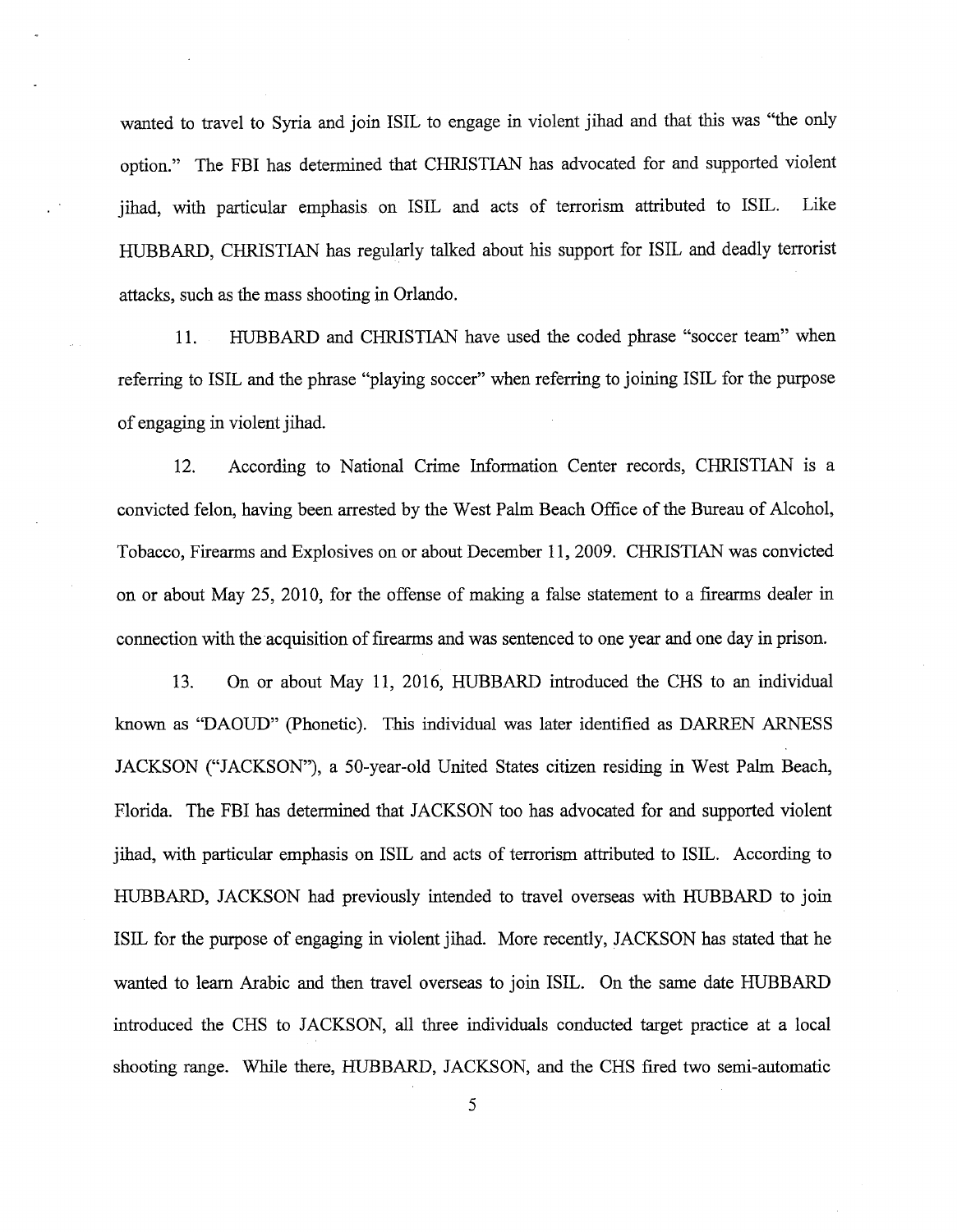pistols, which had been provided by JACKSON. Both HUBBARD and JACKSON stated that they felt persecuted because of their Islamic faith and that they thought the other individuals at the shooting range were training to kill Muslims.

#### **Background of Investigation and Statement of Probable Cause**

14. On or about April 11, 2015, HUBBARD told the CHS that he was thinking about joining ISIL and then emailed the CHS a 100-page ebook published by ISIL. This was a manual for ISIL supporters. HUBBARD justified his support for ISIL by explaining that they had established a true Caliphate, with currency, laws, and charities, all set up according to Islamic law. HUBBARD stated to the CHS that he had written two articles and sent them to ISIL for publication, and that he was working on a third article. The subject of this last article was the media's coverage of ISIL and what was wrong with it.

15. On or about August 25, 2015, HUBBARD brought paperwork to the CHS's residence to apply for a renewal of his United States passport. HUBBARD left the passport paperwork on the CHS's table. The paperwork was later mailed with instructions that HUBBARD's new passport be sent to the CHS's residence.

16. On or about October 2, 2015, HUBBARD informed the CHS that there are only two kinds of people, those who were with ISIL and those who were against ISIL. HUBBARD discussed how he was getting in shape and how ISIL was exciting.

17. On or about October 20, 2015, HUBBARD stated that CHRISTIAN had been radicalizing a known individual by having him watch lectures and sermons by Anwar al-Awlaki and like-minded clerics. Anwar al-Awlaki was an Islamic lecturer and a leader of al-Qa'ida in the Arabian Peninsula ("AQAP"), a Yemen-based FTO that has claimed responsibility for terrorist acts against targets in the United States, Saudi Arabia, Korea, and Yemen since its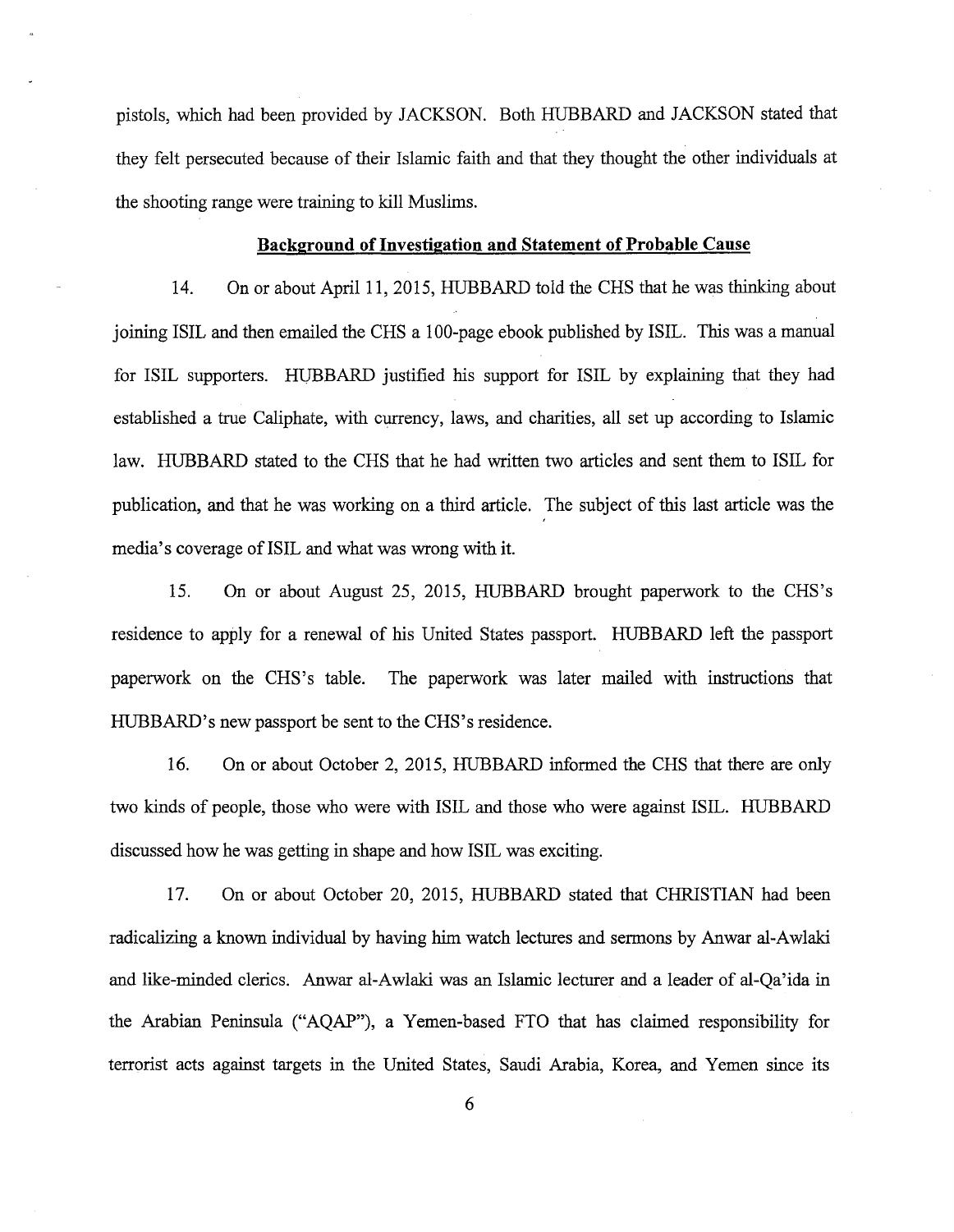inception in January 2009. Pursuant to a Presidential Executive Order, al-Awlaki was designated by the United States as a Specially Designated Global Terrorist on July 12, 2010. Al-Awlaki was reportedly killed in Yemen in September 2011.

18. On or about November 2, 2015, the CHS asked HUBBARD if it was safe to communicate with people in Syria affiliated with ISIL. HUBBARD stated that he did not know, but cautioned that "you do not want to get busted on the way there," a reference to traveling to Syria to join ISIL. HUBBARD professed that "jihad is the skin of Islam," the outer layer protecting the religion's body. The CHS asked HUBBARD if there was a manual for "the soccer team" that explained all the details. HUBBARD responded affirmatively and that it showed the currency and everything. According to HUBBARD, the manual (which HUBBARD had already sent to the CHS in ebook form) was detailed and one hundred pages long. HUBBARD told the CHS. that he still had the manual, which he sent to the CHS a second time. The CHS asked HUBBARD if he had a reliable source, meaning someone who had information on ISIL. HUBBARD mentioned Internet videos and that the CHS would need to ask CHRISTIAN. HUBBARD counseled the CHS that the only way to deal with one's enemy was to "cut off his head, cut his head off, sometimes you just have to cut heads off."

19. On or about December 5, 2015, HUBBARD and the CHS were eating at a local restaurant where a television was broadcasting news of the mass shooting in San Bernardino. The news reported that the attack had been committed in the name of ISIL. HUBBARD asked the CHS what he/she thought about it, and the CHS explained that it was a tragedy. HUBBARD grew upset, stood up suddenly, and loudly exclaimed that he did not care how many Americans and Infidels were killed. HUBBARD later expressed to the CHS that he did not care if people noticed his outburst.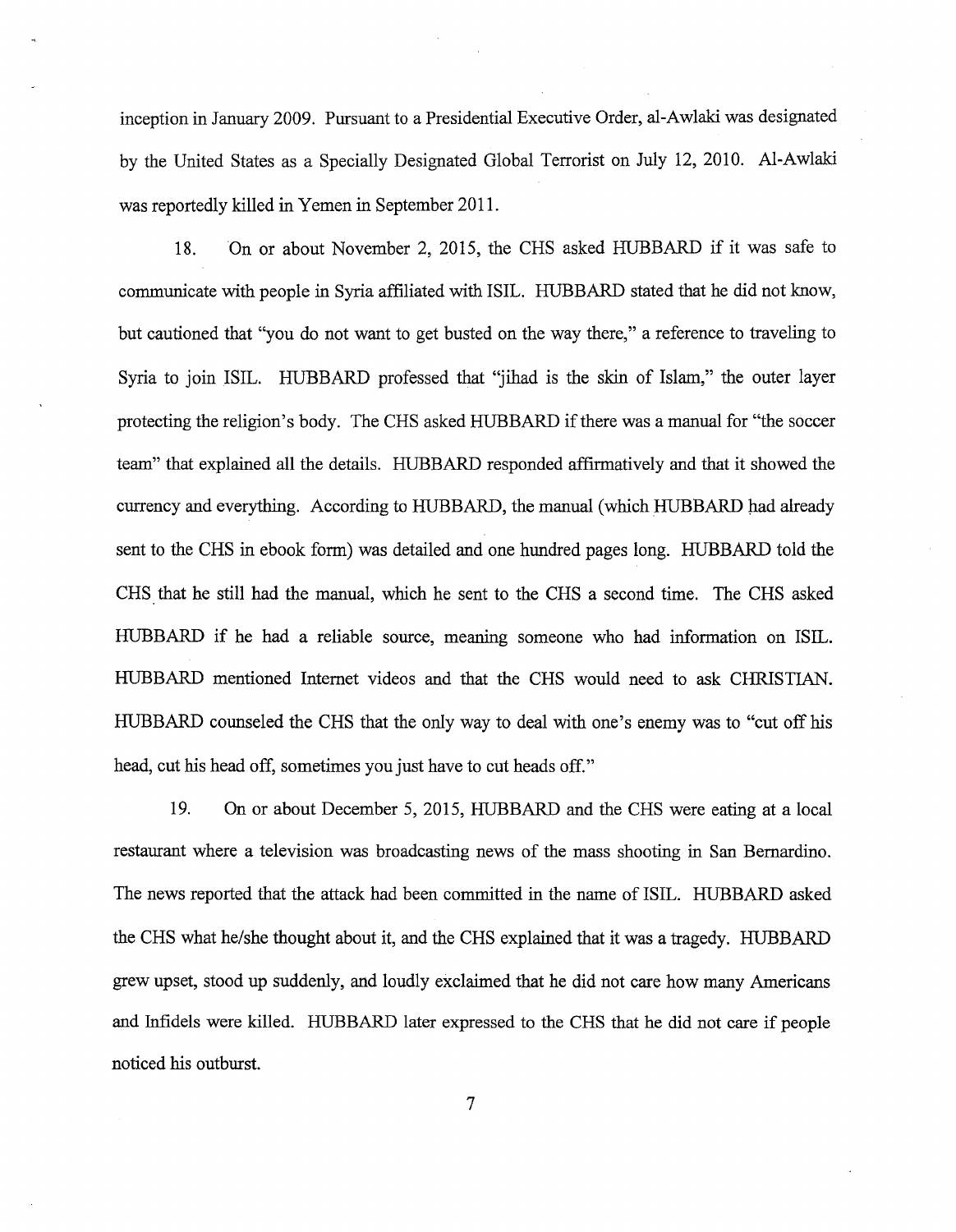20. On or about December 9, 2015, the CHS provided HUBBARD with his (HUBBARD's) new passport, which had been sent to the CHS's residence. When HUBBARD saw his passport, he grew excited and stated that it is time, referring to time to travel to Syria to join ISIL. HUBBARD elaborated that everyone had to decide which side they were on, the side of ISIL or the side of those who do not support it. HUBBARD indicated that he was on the side ofISIL. HUBBARD asked the CHS to keep his passport so that HUBBARD would know it was safe and would not lose it.

21. On or about December 12, 2015, while HUBBARD, CHRISTIAN, and the CHS were traveling in a car, CHRISTIAN played recorded lectures on his telephone advocating jihad so that HUBBARD and the CHS could listen. CHRISTIAN stated that after the recent mass shooting in San Bernardino, his boss had asked him how he felt about the attack. CHRISTIAN replied by showing his boss a video on how civilian deaths from U.S. military operations were never talked about by the media and that Muslims had a right to defend themselves. CHRISTIAN further commented on the trip that Muslims were waging an offensive jihad and that they had the right to do whatever was necessary to win. HUBBARD stated that the current war in Syria provided grounds for offensive jihad and justified attacks like the San Bernardino shooting.

22. On or about December 26, 2015, HUBBARD, CHRISTIAN and the CHS discussed Nidal Hasan, the U.S. Army officer who had committed a mass shooting at Fort Hood, Texas, in 2009. This led to a discussion about the relative merits of various types of firearms. HUBBARD got excited and spoke about the advantages of the type of gun that Hasan had used (that he had chosen a nice gun to "put an end to someone"). CHRISTIAN asked HUBBARD what happened to the firearm he (HUBBARD) had agreed to bring him. HUBBARD stated that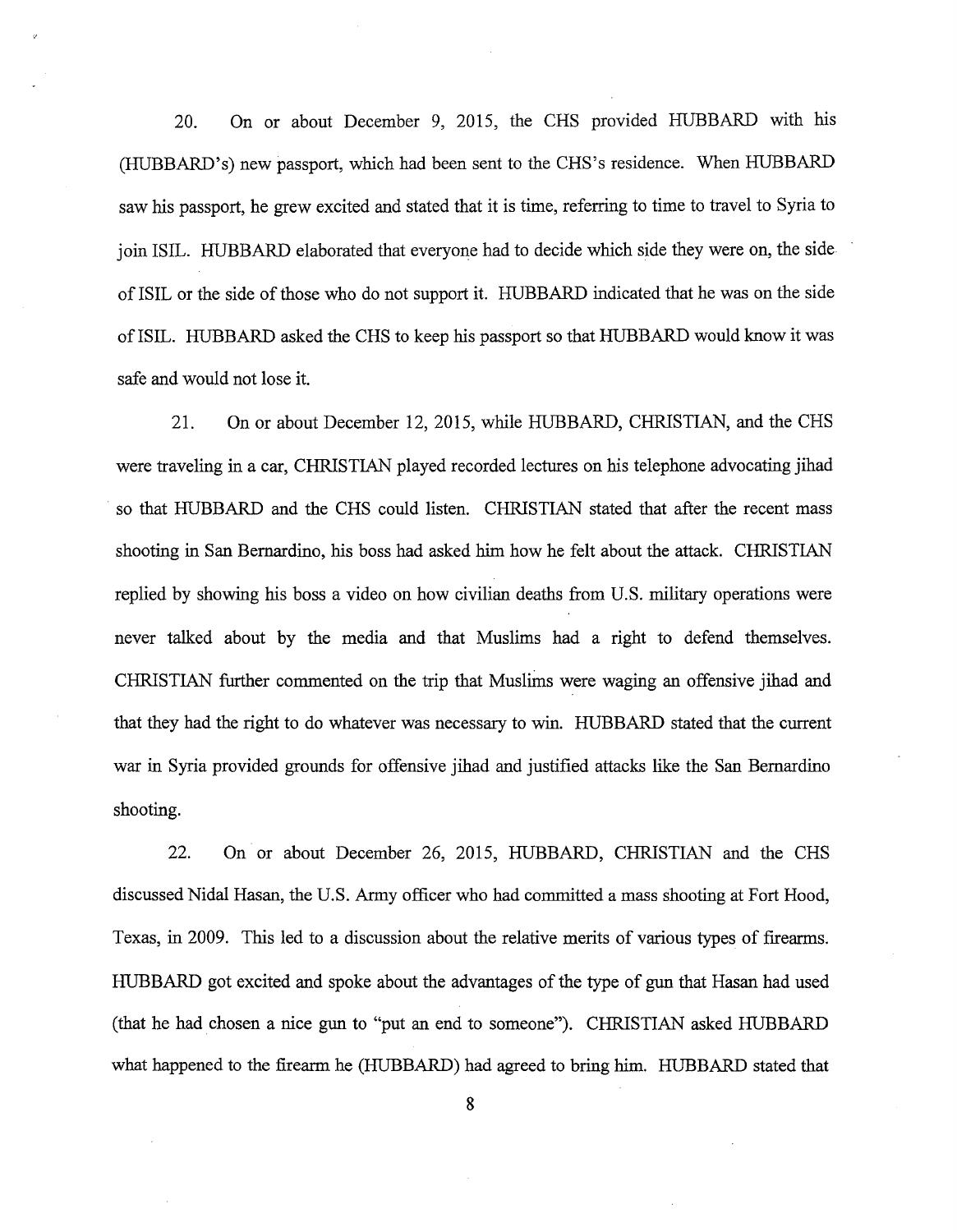he could obtain a "piece" for CHRISTIAN, and CHRISTIAN in turn told the CHS that if he/she wanted one, CHRISTIAN could obtain a firearm for him/her as well. CHRISTIAN also stated that he hoped they would start training soon.

23. CHRISTIAN talked about seeing U.S. military personnel at the gym and how he wanted to follow them home from the gym and then walk up behind them and "pop," at which point CHRISTIAN made a gunshot sound. HUBBARD said that CHRISTIAN could do that because he (CHRISTIAN) was at war with the U.S. military. CHRISTIAN said that he wanted to target a certain unidentified male from the gym who had worn a U.S. Marines shirt. CHRISTIAN said that he could hide in the bushes outside this victim's house for two hours and wait for him to come home and then "pop."

24. On or about January 10, 2016, HUBBARD, CHRISTIAN, another known individual, and the CHS met at a local restaurant. CHRISTIAN mentioned shooting and teaching someone how to shoot. CHRISTIAN stated that he has some "real stuff," a reference to actual firearms they can shoot, and that they need to find a place where someone will not call the police. CHRISTIAN added that if he got caught with "all that stuff," then it's over for him, a reference to the fact he would go to jail as a convicted felon who could not possess a firearm. CHRISTIAN emphasized that "he can't be around that stuff." The group discussed various rural locations in South Florida for target practice.

25. HUBBARD mentioned that he will take some people with him if he leaves here, meaning the United States, when he travels overseas to join ISIL. CHRISTIAN responded that it is verified and that it is only a matter of time. CHRISTIAN further mentioned Anwar al-Awlaki and expressed that it cannot get any better than that. CHRISTIAN then discussed both "a carbon 15," a likely reference to an AR-15 assault rifle, and a new "Kalashnikov," a reference to an AK-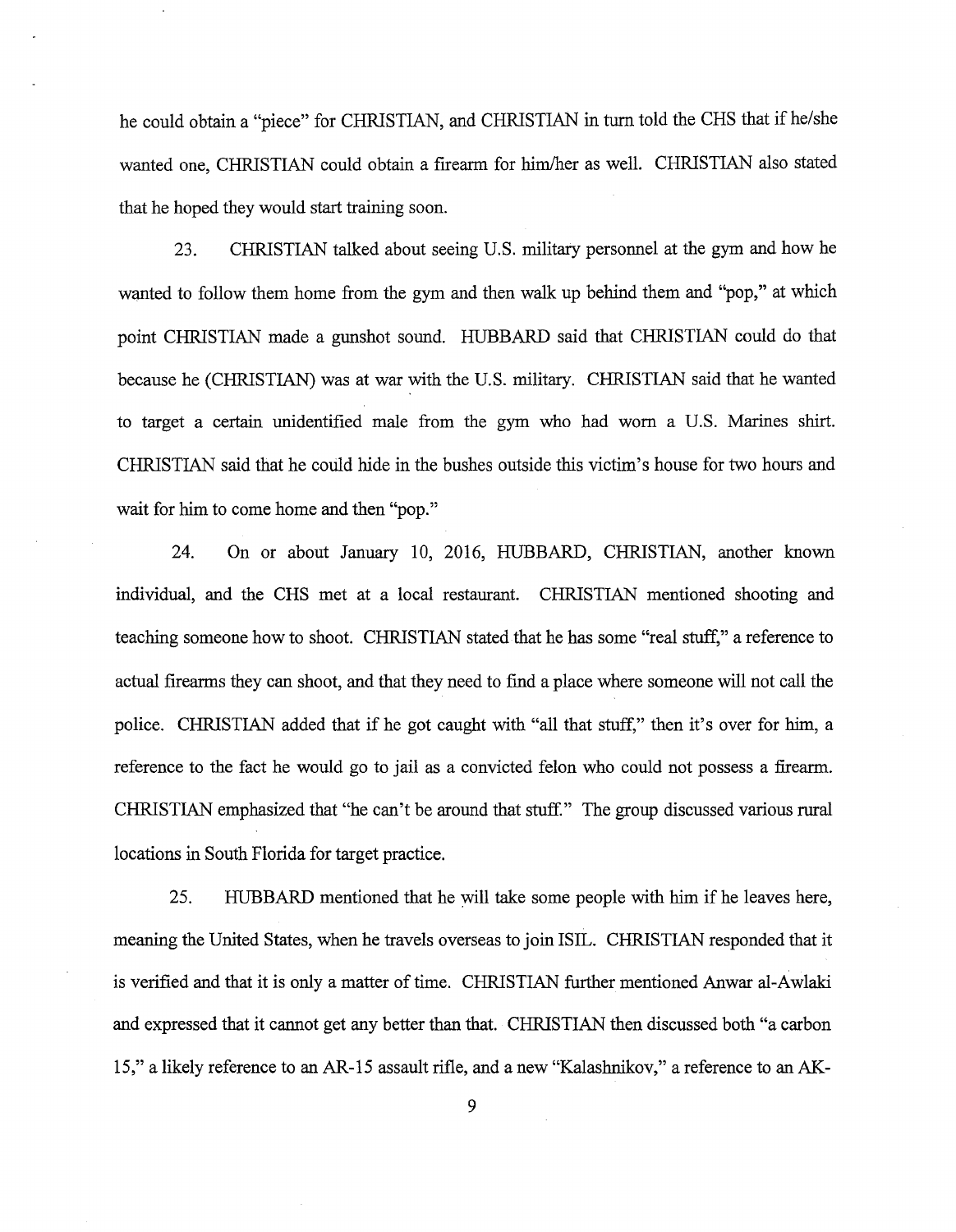47 style assault rifle. CHRISTIAN stated he has had "a lot of them" and that he has one now which cost him \$400 on the street, but that he had to acquire ammunition for it. CHRISTIAN referred *to* the Kalashnikov as "our sword." CHRISTIAN also talked about how he would pay top dollar for an Uzi, a type of sub-machine gun.

26. HUBBARD raised the issue of killing civilians, and used the phrase "tak[ing] everyone down" before leaving the United States, and CHRISTIAN responded, "Oh yeah." CHRISTIAN stated that there are some people he was thinking about "taking out" tomorrow. HUBBARD asked CHRISTIAN if you can "take somebody out" because legally you are at war with them. CHRISTIAN responded that, if you know for sure that this person is going *to* fight your brothers, then you can stop them. HUBBARD then referenced the Fort Hood mass shooting, commenting "that is what the brother did out in Texas and he was absolutely right." CHRISTIAN encouraged HUBBARD *to* follow suit, "You do so, you do so." HUBBARD reaffirmed that the Fort Hood shooter had done the right thing.

27. On or about February 17, 2016, HUBBARD stated *to* the CHS that he wanted *to*  bring America to its knees and that it would be a big splash if the "soccer team" would attack the Pentagon. HUBBARD added that it would be a glorious day for "the movement." HUBBARD also mentioned the White House as a possible target. HUBBARD made an exploding sound when talking about the Pentagon attack and stated that he was talking about not leaving "a pebble in the parking lot." After the CHS mentioned that the Pentagon was a difficult target, HUBBARD responded that then the White House should be attacked on a day when there is a high-profile meeting, and made another explosion noise for emphasis.

28. On or about February 19, 2016, CHRISTIAN told the CHS, "I have an AK, so we can go shoot." CHRISTIAN added, "I have one like this big and another regular size." The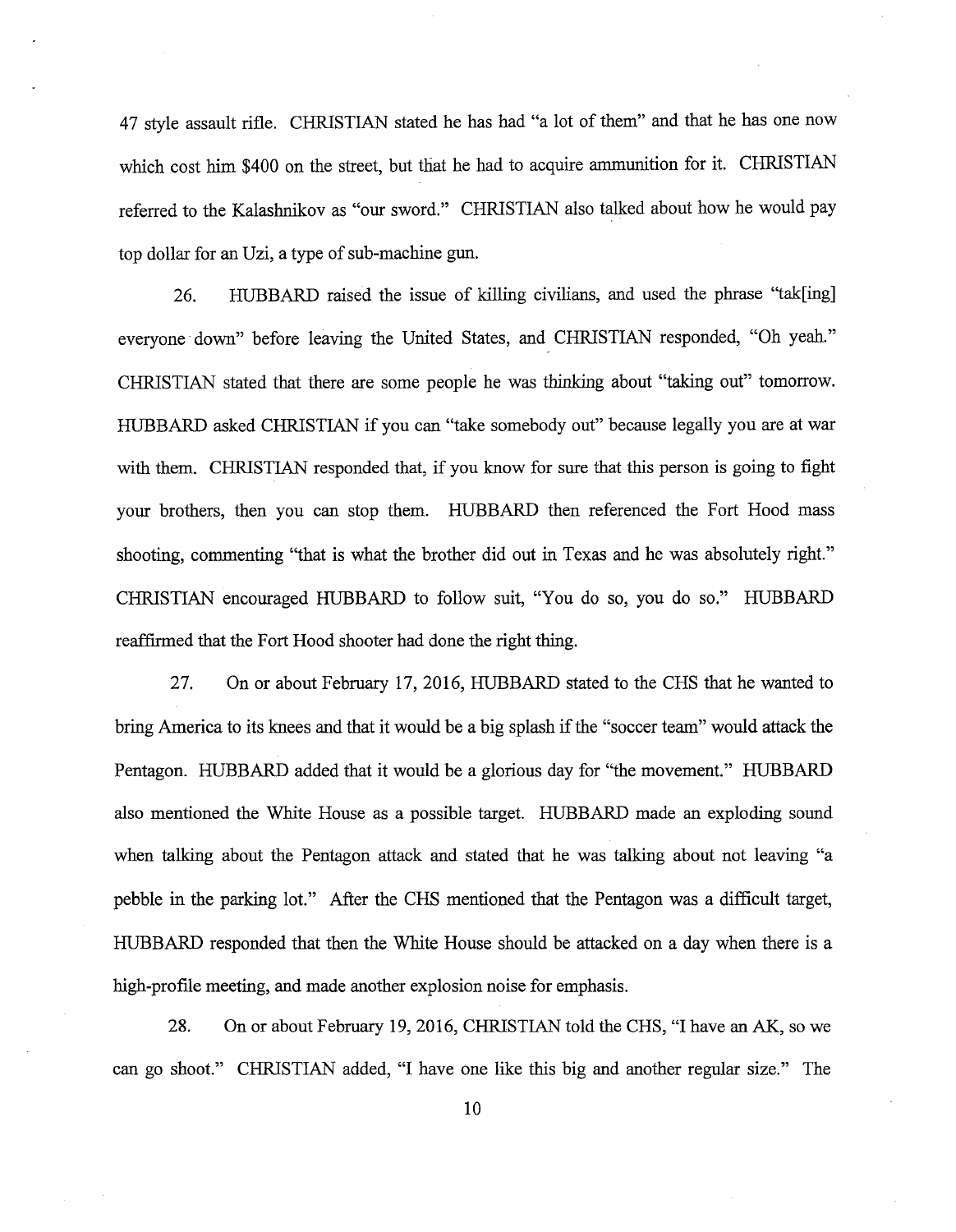CHS asked CHRISTIAN how big the AK-47 was and how much it would cost on the street. CHRISTIAN responded, "It's like this big" and "like 200 dollars." CHRISTIAN talked about going to gun shows and dealing with brokers who do not check IDs. CHRISTIAN added that the standard magazine for an AK-47 contains 30 rounds and that he was "trying to buy a hundred rounds" from someone.

29. CHRISTIAN and the CHS discussed where to buy ammunition, and though CHRISTIAN suggested Wal-Mart, he cautioned that Wal-Mart asks for ID so he cannot buy there. CHRISTIAN and the CHS discussed acquiring "about 200 AK rounds" and how "it should be enough" for firearms training. CHRISTIAN recounted that he had 12 assault rifles before he went to prison. CHRISTIAN stated, "I have like a magazine that holds 30 rounds for right now." CHRISTIAN showed the CHS pictures of his AK-47 rifle and pistol. CHRISTIAN stated he had acquired one of his firearms from a man who gets him "stuff." CHRISTIAN then stated, "I bought this one from him," and that he (CHRISTIAN) had "got that one for 400." CHRISTIAN told the CHS that the magazine was not in the gun but that "I have them at my house." CHRISTIAN also told the CHS that "you can get the serial number grinded."

30. On or about March 3, 2016, HUBBARD mentioned to the CHS that, when he does something, he does it big. HUBBARD also advised he was getting very serious and wanted to leave the United States to join the Islamic State soon. HUBBARD claimed that he was close to being ready and planned to put his personal belongings in storage in Georgia. HUBBARD stated he was 'just set on forgetting this Duyna [this world] and sell what I can sell, make my money, get my flight and just go." The CHS asked HUBBARD if he was going to fly one way. HUBBARD responded, "I have to go two ways, just for security reasons." HUBBARD stated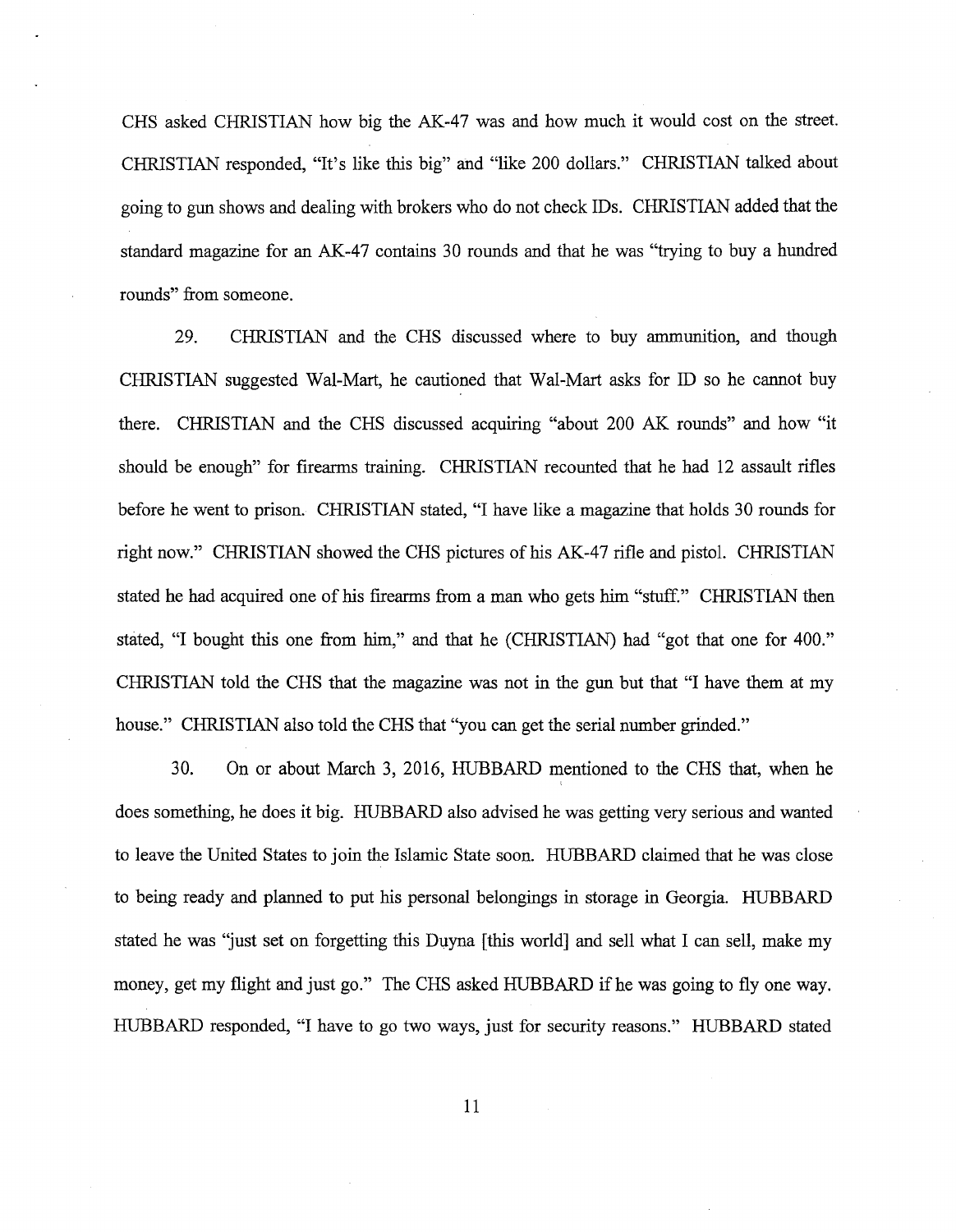that he is "conditioned to play soccer, want to be a soccer player." HUBBARD added that he needed "probably about \$10,000-\$15,000" for his travel to the Islamic State.

31. On or about March 29, 2016, during a discussion of the terrorist attacks in Belgium, HUBBARD pointed out to the CHS the lack of attention given to the deaths of Muslims, as opposed to the media coverage of attacks in the West. HUBBARD reiterated his intention to leave for Syria to join ISIL, which he explained would be during the summer of 2016, and to not return to the United States.

32. On or about May 14, 2016, HUBBARD stated to the CHS that he intended to depart the United States and was more adamant than usual regarding his plans to travel to Syria to join ISIL. HUBBARD indicated that he was tired of meeting the CHS for coffee and that he was ready to go.

33. On or about May 17, 2016, HUBBARD solicited the CHS's assistance and asked about the best routes of travel to Syria. HUBBARD stated that he planned to rent a U-Haul truck and remove his personal belongings from a storage facility in West Palm Beach and move them to Georgia.

34. On or about May 23, 2016, CHRISTIAN sent text messages via a social media platform containing a link to an audio recording released by an ISIL spokesman named Mohammed al-Adnani. CHRISTIAN also sent written versions of the statement in English and Arabic. On or about May 21, 2016, al-Adnani had released this statement, which threatened the United States and Europe with attacks during Ramadan and called on ISIL supporters to take action in "the heartland." Al-Adnani had also emphasized targeting civilians. HUBBARD sent a response to CHRISTIAN stating that he was unable to open the attachment. HUBBARD later forwarded the same link originally sent by CHRISTIAN to the CHS.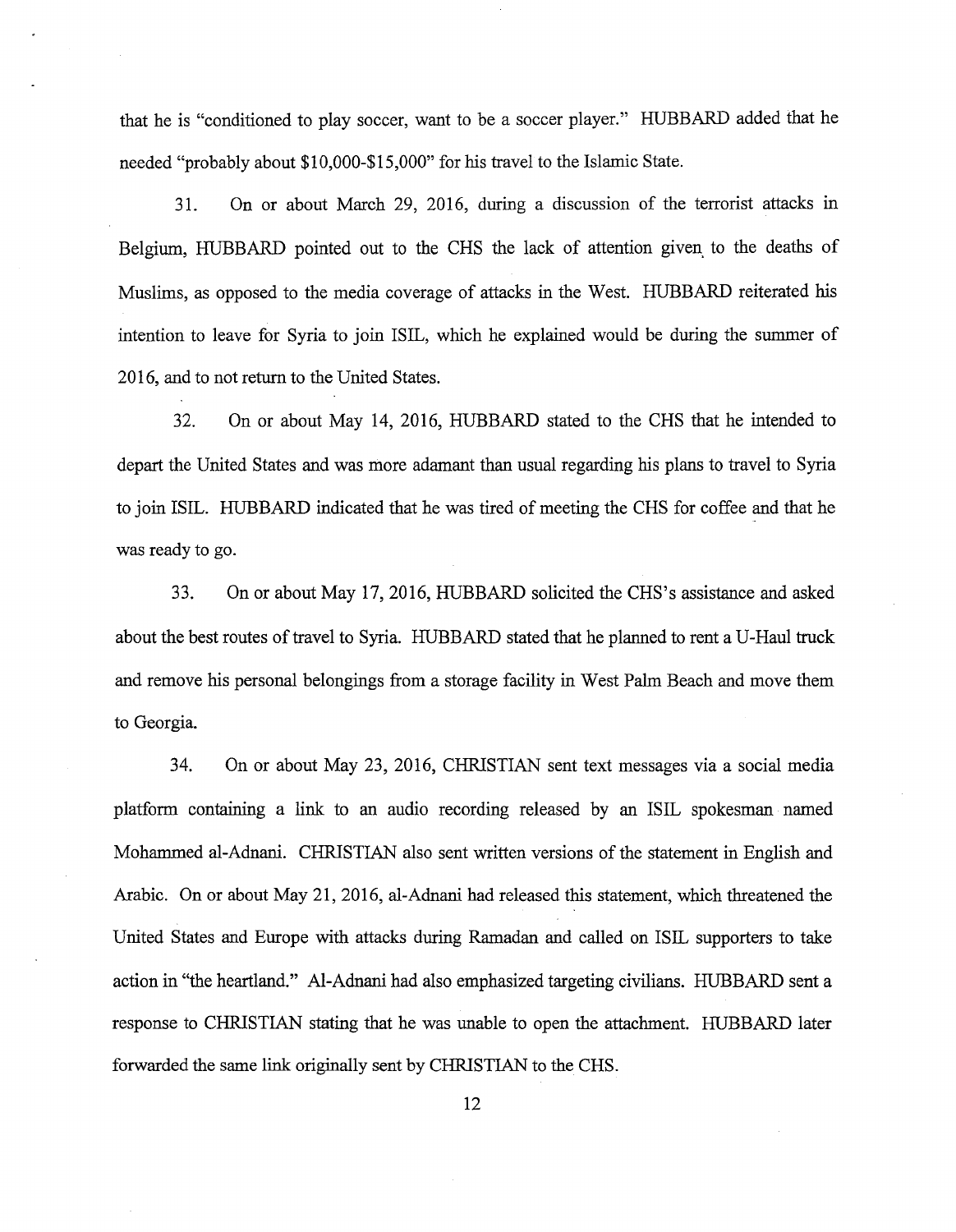35. On or about May 27 and 28, 2016, HUBBARD loaded his personal belongings into a Budget rental truck for transport to Albany, Georgia. These belongings had been kept in a storage unit in West Palm Beach, Florida. HUBBARD also loaded two long gun/rifle cases. Additional personal items were kept in HUBBARD's van and he transferred them as well into the rental truck. HUBBARD intended to sell the van upon his return from Georgia.

36. On or about May 30, 2016, HUBBARD unloaded the items from the Budget rental truck into a storage unit in Albany, Georgia.

37. On or about June 3, 2016, HUBBARD, CHRISTIAN and the CHS met and discussed ISIL and its activities. HUBBARD mentioned a beheading video which he had shown to the CHS. CHRISTIAN was already aware of the video and mentioned another video which showed ISIL members crushing an individual's skull with a large rock. HUBBARD and CHRISTIAN both expressed favorable views of the video with Arabic expressions like "mashallah," which translates as "how wonderful."

38. On or about June 5, 2016, CHRISTIAN and HUBBARD met with the CHS at a residence in Royal Palm Beach, Florida. At this meeting CHRISTIAN handed the CHS a Mossberg International 715P .22 caliber semi-automatic pistol (Serial No. EMJ3965915), which was to be used for target practice with HUBBARD. The weapon included a magazine with approximately 25 rounds of ammunition. The Mossberg had been manufactured in Brazil, and thus had moved in foreign commerce. HUBBARD and the CHS made plans to shoot the Mossberg 715P on or about June 8, 2016. CHRISTIAN also displayed a semi-automatic pistol to the CHS, which he claimed to carry at all times. CHRISTIAN talked about various guns and round sizes and boasted that he only used ammunition that would inflict maximum damage: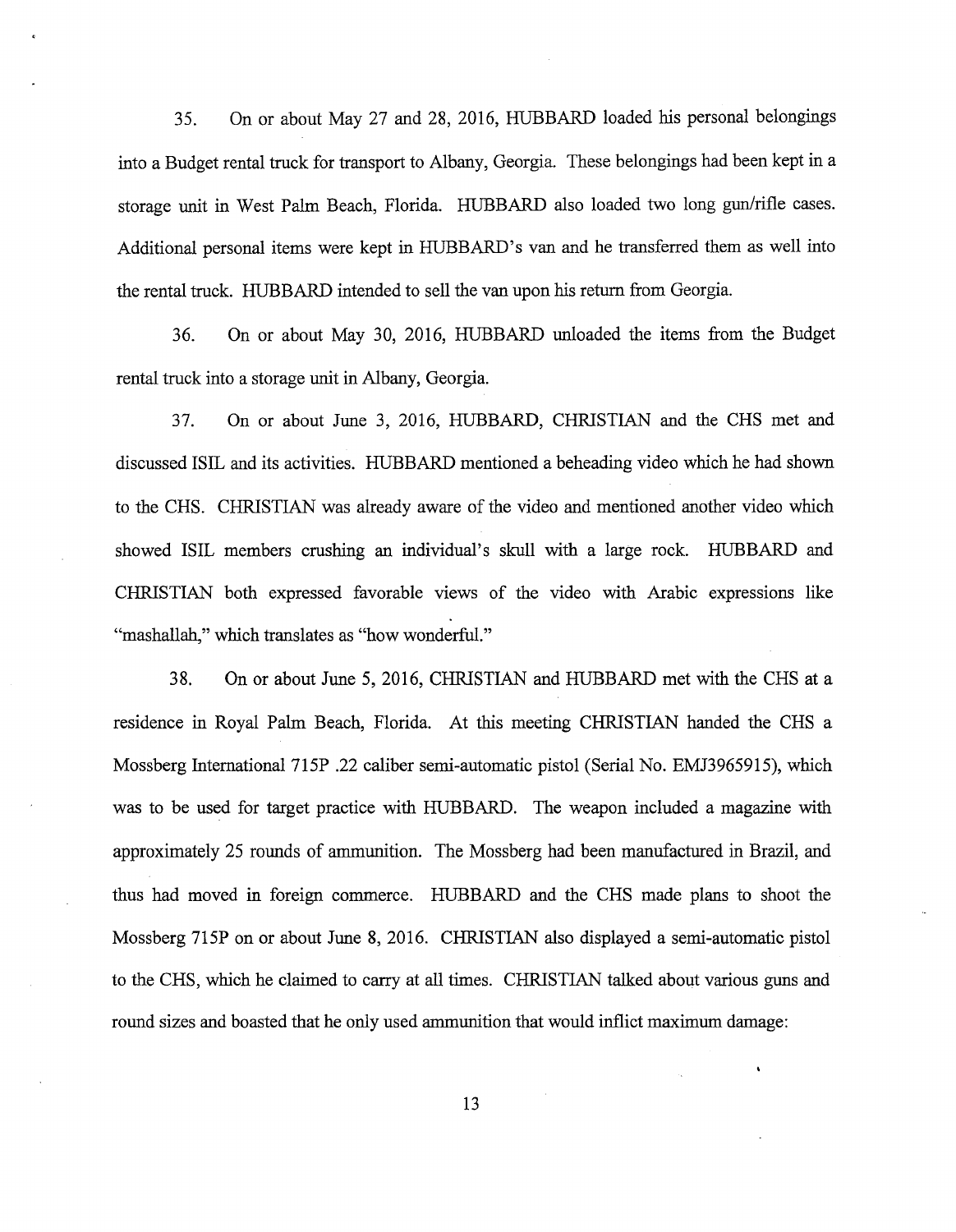Normally I don't do .22, that goes against my motto, I'm not gonna buy something that's an assault rifle that shoots a pistol round, .22, 9, 40, 45. 'Cause I figure if I got an assault rifle, I don't want it to shoot a round that a pistol use .. .I want something that's gonna take your leg off if I hit your leg or take your arm off if I hit your arm, that's just me but me and my situation, being a thug, I buy my stuff off the street, those are clean, the guy I bought those from he had...

39. At this same meeting CHRISTIAN stated that he had sought to acquire a firearm manufactured by "FN," the shorthand name for a company known for high quality weapons. HUBBARD commented that he wished that he had an FN firearm because there are a few people he would like to "take out." CHRISTIAN spoke about his federal charges not showing up "on your average background check, it doesn't come up..." CHRISTIAN added, "Do you know because of my charges, it's illegal for my wife to own a gun, she can't own a gun, her record is squeaky clean but because she's married to me, she can't own a gun because her gun is not allowed to be around me..." CHRISTIAN emphasized that "I refuse to put a gun down...I will always protect my family, my wife. I'm gonna teach her to use that..."

40. Also at this meeting the conversation turned to ISIL's ongoing fight to establish the Caliphate. HUBBARD first told the group that they need a code word when talking about ISIL so that they can hide what they are speaking about. CHRISTIAN explained how he must take precautions because his ISIL associates are under surveillance:

I was talking to my little brother and he was like just be careful .. He knows I'm with Dawla [ISIL] so please watch what you say on the phone. I told my little brother, I said look, the people I'm in contact with there's no doubt in my mind that they're watching them. I know they're watching, I know they are ...

HUBBARD commented that this was a time for fighting because the Islamic State had not been securely established, "This is not the Dawla, we're in a time for jihad, we're not in the time for Dawla, we're in the time of jihad." CHRISTIAN added, "It's just me, I can't be fake. I'm gonna call it like it is...what about our brothers and sisters in Syria we are losing..." CHRISTIAN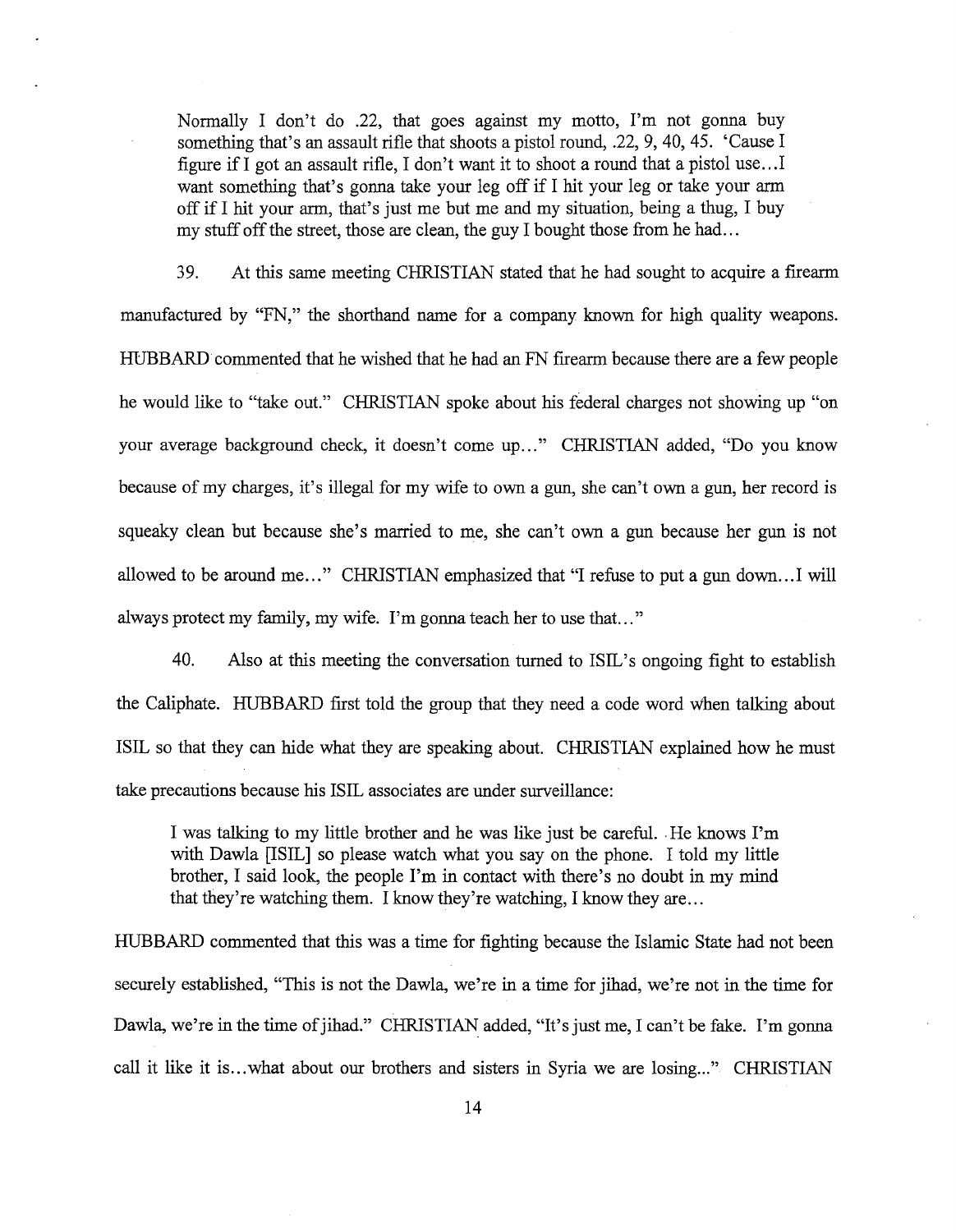asked HUBBARD, "So, you are ready to go?," and quoted Abu Bakr al-Baghdadi, the leader of ISIL, who encouraged attacks in the West:

For those of you abroad who wish to join us, repent because your country will not allow you to travel...if we were in your shoes, we would perform operations in those countries, you're wishing to come over here to support us ... but if we had the opportunity that you guys have in our own lands to wreak havoc, we would do the same thing.

41. On or about June 7, 2016, the CHS was with HUBBARD when he booked a roundtrip airplane ticket through Orbitz.com from Miami, Florida, to Berlin, Germany. The plan was to travel to Europe on his journey to Syria, and that the CHS would accompany HUBBARD on the trip. HUBBARD would depart Miami on July 21, 2016, and connect through Newark, New Jersey, to Berlin, arriving on July 22, 2016. The return ticket was booked for August 15, 2016, which, according to HUBBARD's plan, would give the appearance that HUBBARD and the CHS were visiting Europe for three weeks. HUBBARD used his laptop computer and Visa debit card to book his ticket, which cost approximately \$1,008. HUBBARD also researched and discussed taking a train from Berlin to Istanbul, Turkey, but decided to purchase the train ticket later. After booking the airline tickets, HUBBARD played a lecture by Anwar al-Awlaki on his cellular telephone concerning what separates true believers from hypocrites. A few days after making these arrangements, HUBBARD sold his van.

42. On or about June 8, 2016, HUBBARD and the CHS met at an indoor shooting range. HUBBARD brought four weapons to the range, a .22 caliber "survival rifle," a KelTec 9mm Luger pistol, a .40 caliber Ruger pistol, and the Mossberg 715P .22 caliber semi-automatic pistol that CHRISTIAN had previously given them. HUBBARD stated that he had picked up the 9mm pistol from CHRISTIAN earlier that day. The CHS observed that HUBBARD was very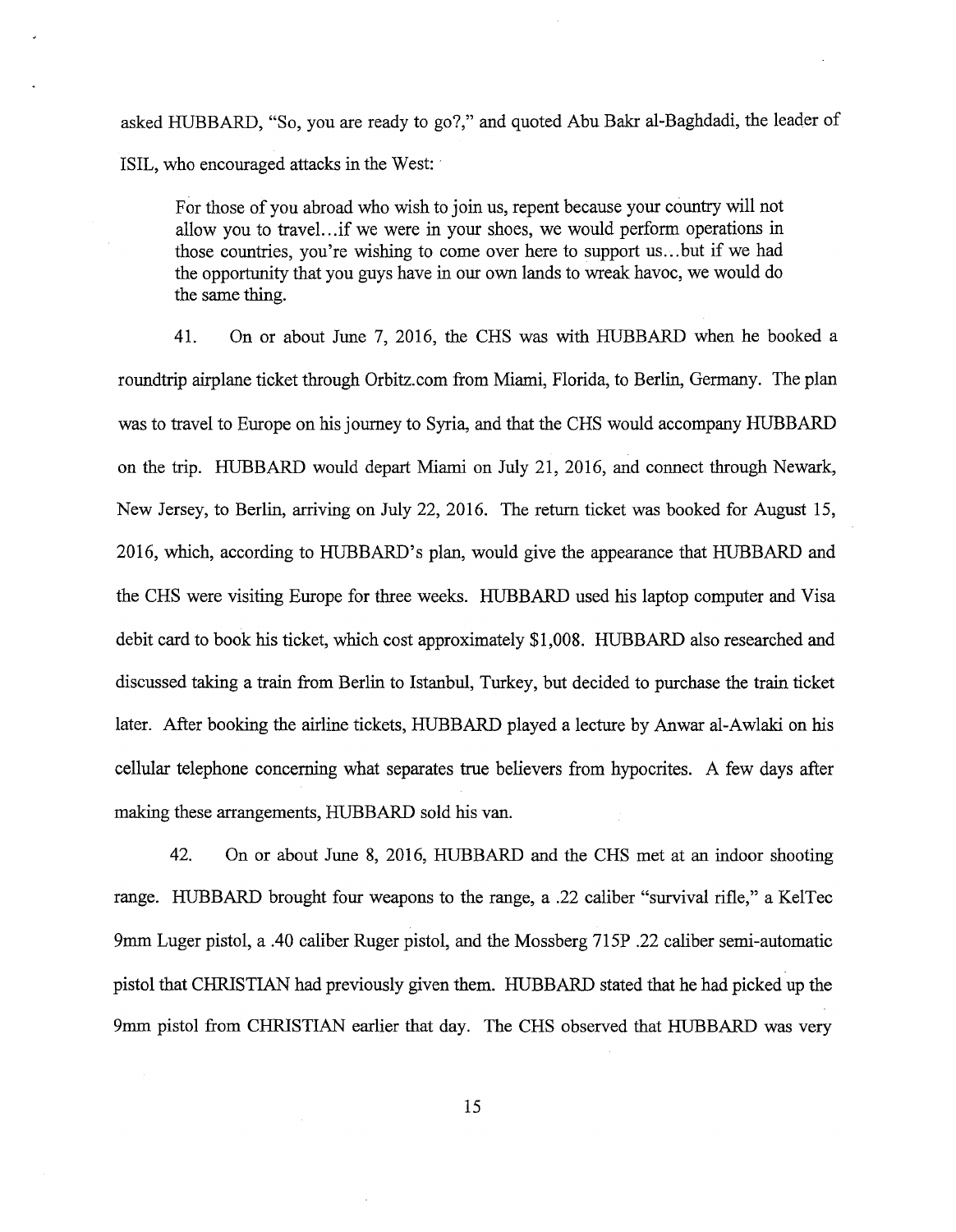serious about the firearms training and that HUBBARD provided instruction on how to handle the weapons.

43. On or about June 19, 2016, HUBBARD and CHRISTIAN met with the CHS, but prior to CHRISTIAN's arrival, HUBBARD and the CHS discussed booking a hotel in Berlin and the train from Berlin to Istanbul. HUBBARD was hesitant to book the train tickets at that point because he did not want to draw attention from the government. Upon his arrival CHRISTIAN played a sermon on his telephone praising Usama bin Laden. In reference to the Pulse nightclub attack in Orlando, CHRISTIAN stated, "The nightclub was a soft target and regardless ifthey are gay or not, it was blood for blood and it was an added bonus that they were gay." CHRISTIAN elaborated that they were "engaged in war with the kuffar" and that such acts are justified during a time ofwar ("You can kill them."):

Dawla released a video in response to this attack and they mentioned nothing about punishing homosexuals, it was blood for blood, it's just a soft target, hey we're gonna perform operations. I knew this was coming from the speech of a brother. .. we're gonna execute an operation in America. Hey what other place better, listen just add a couple of sprinkles and some strawberries frosting on top ofit, they're gays.

44. At this same meeting CHRISTIAN brought a bag containing three firearms. Two of the weapons were not taken out of the bag, but the CHS could see that they were a semiautomatic pistol and a mini sub-machine gun. The sub-machine gun was black and distinct from the Mossberg 715P that CHRISTIAN had loaned to HUBBARD and the CHS. The CHS had indicated to CHRISTIAN, both directly and through HUBBARD, that he/she was interested in purchasing a firearm. In response, CHRISTIAN brought the third firearm to the meeting, the KelTec 9mm Luger pistol that HUBBARD and the CHS had used for target practice on or about June 8, 2016. CHRISTIAN stated that the weapon cost "5" (\$500). CHRISTIAN agreed to meet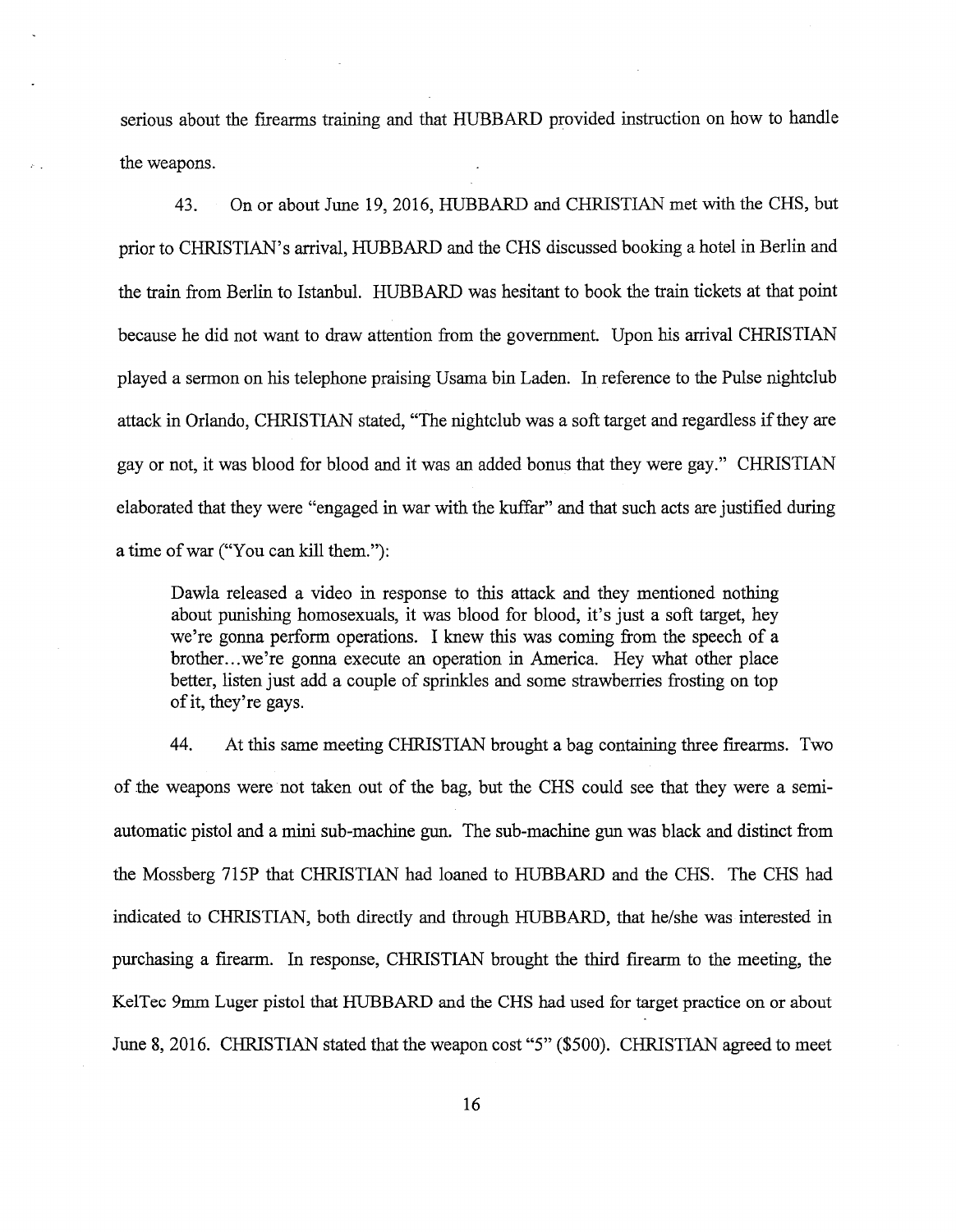HUBBARD and the CHS on or about June 24, 2016, when he would allow them to borrow his AK-47 style assault rifle.

45. On or about June 20, 2016, HUBBARD and the CHS went online together and booked a hotel reservation in Berlin for July 22, 2016. According to HUBBARD's plan, booking the hotel would make HUBBARD and the CHS appear as legitimate tourists.

46. On or about June 24, 2016, the CHS picked up HUBBARD from his apartment and asked HUBBARD to send CHRISTIAN a message and he will meet him for "the item," a reference to the AK-47 style assault rifle. A little later on, CHRISTIAN met with HUBBARD and the CHS, at which point both HUBBARD and CHRISTIAN commented that killing the "kuffar" is permissible during times of war. The CHS asked CHRISTIAN if he still has the firearm and CHRISTIAN advised he still had the "Kalashnikov" and that he will provide it to him/her. CHRISTIAN invited the CHS to pick up the weapon at his residence. HUBBARD told CHRISTIAN that if he (HUBBARD) must leave town, he would leave CHRISTIAN his ammunition for "his (CHRISTIAN's) own mission." When the CHS inquired what this meant, HUBBARD advised that he was serious. CHRISTIAN then stated that he has thought of "pulling something off' at one of the gyms he frequents.

47. On or about June 26, 2016, the CHS received a text message from CHRISTIAN advising that "the Bible," a code word for the AK-47 style assault rifle, was ready to be picked up. The CHS drove to CHRISTIAN's residence in Lake Park, Florida, where CHRISTIAN came outside with the rifle (Serial No. MF9479) wrapped in a sweater. This weapon had been manufactured in Romania and imported into the United States through Vermont, and thus had traveled in interstate and foreign commerce. CHRISTIAN also provided the CHS with one magazine and 20 rounds of Winchester 7.62 x 39mm ammunition. The CHS commented that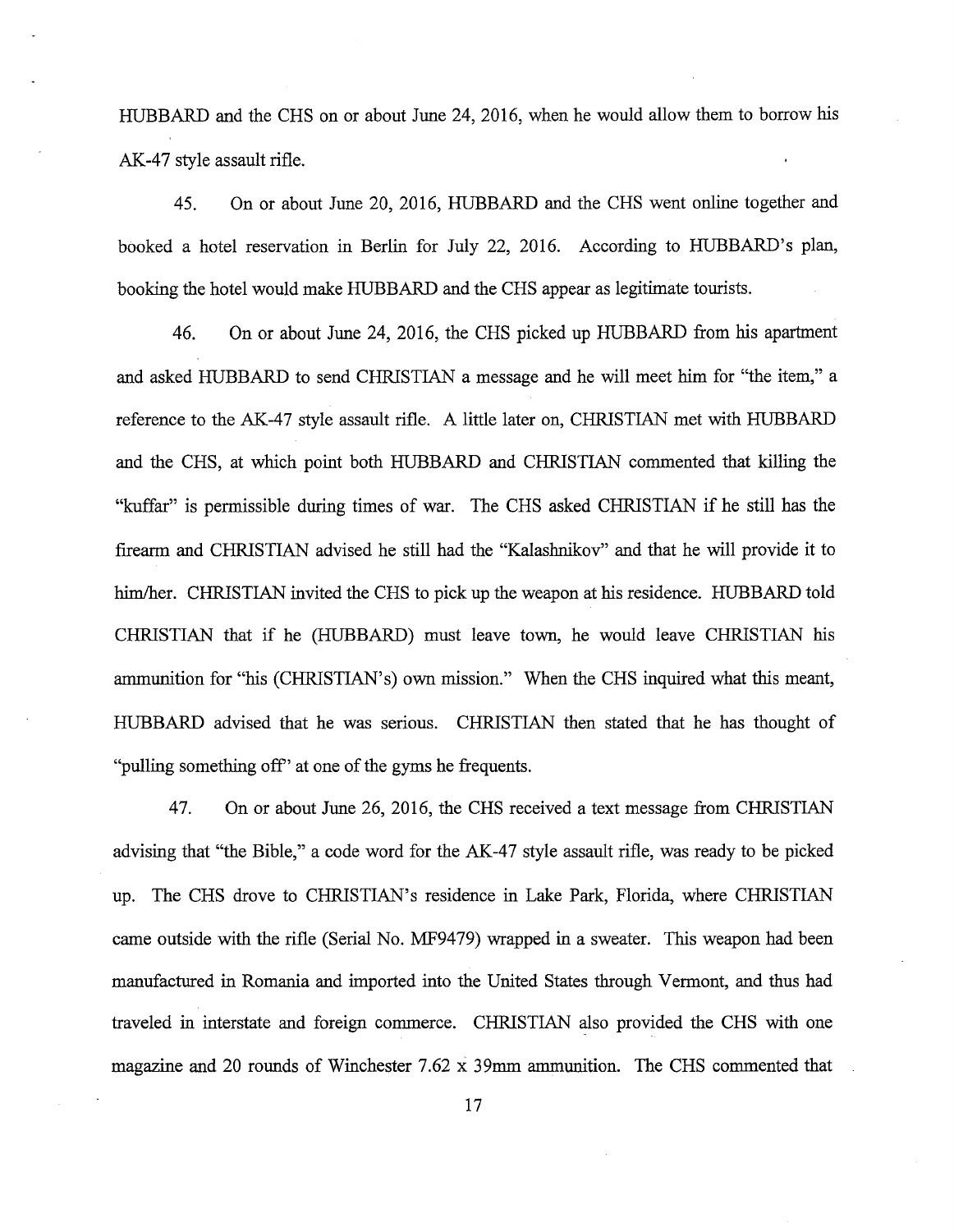this was the type of heavy weaponry he/she and HUBBARD would need to use in Syria. CHRISTIAN agreed and smiled. CHRISTIAN advised that his ISIL contacts had been compromised and that he would attempt to identify new contacts who could help HUBBARD and the CHS in Syria. CHRISTIAN advised that he was getting his affairs in order and that, Allah willing, he and his family would travel to Syria as well. This meeting was not recorded.

48. On or about June 30, 2016, HUBBARD sent a group text message to the CHS. The message contained a link to an Anwar al-Awlaki video. The lecture encouraged violent jihad and CHRISTIAN responded to HUBBARD's text message, stating that any Muslim of sanity would follow al-Awlaki's guidance.

49. On or about July 6, 2016, CHRISTIAN and the CHS met to discuss payment for the KelTec 9mm Luger pistol that CHRISTIAN had provided to the CHS on or about June 19, 2016. The CHS offered CHRISTIAN \$500 for the pistol and CHRISTIAN responded that \$500 was too much. The CHS then handed CHRISTIAN an envelope with \$300 and CHRISTIAN accepted it. CHRISTIAN asked, "When are you guys leaving?" The CHS responded that they would depart on July 21.

50. On or about July 9, 2016, HUBBARD, JACKSON, the CHS, and another known individual went shooting at a remote South Florida wildlife management area. The group initially shot pistols and, after lunch, the group began shooting rifles, to include CHRISTIAN's AK-47 style assault rifle. JACKSON himself brought two pistols (one 9mm and one .40 caliber), two AK-47 style assault rifles, and a shotgun.

51. On or about July 12, 2016, CHRISTIAN and the CHS met for lunch and discussed how many people know that HUBBARD is traveling to Syria to join ISIL. CHRISTIAN agreed with the CHS that everyone knew. According to CHRISTIAN, HUBBARD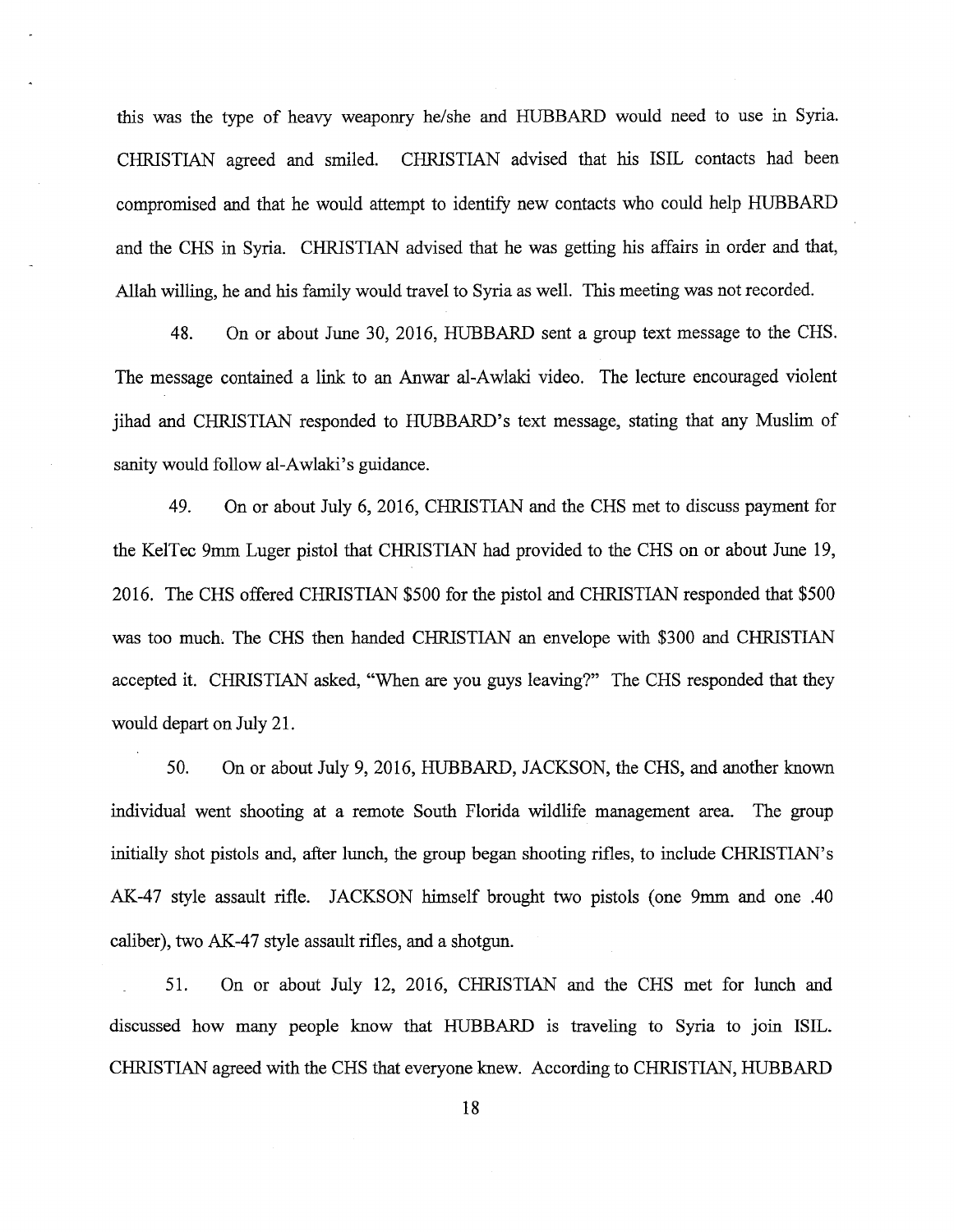had told him that he was going to Syria to get training and that he was coming back. The CHS told CHRISTIAN that he/she was going with HUBBARD but that he/she was not staying. The CHS mentioned JACKSON's fireanns from the target practice session and CHRISTIAN responded that JACKSON also had two pistols. The CHS confirmed to CHRISTIAN that he/she and HUBBARD were departing on July 21.

52. On or about July 14, 2016, JACKSON agreed to take HUBBARD and the CHS to Miami International Airport. JACKSON said he knew of HUBBARD and the CHS's plans to join ISIL in Syria. JACKSON agreed to provide his AK-47 style assault rifles, as well as instruction on how to shoot them, to HUBBARD and the CHS. The plan was to hold this training on or about July 16, 2016, and JACKSON acknowledged that the purpose would be to prepare HUBBARD and the CHS to fight for ISIL. JACKSON said that he wished he could do more to help HUBBARD and the CHS. JACKSON also advised HUBBARD and the CHS to lie to the passport people about where they were going. JACKSON stated that he wished he could go to Syria with them.

53. On or about July 15, 2016, HUBBARD and JACKSON met with the CHS and made plans with CHRISTIAN to hold target practice at the same South Florida wildlife management area on or about the next day. The CHS brought up the terrorist attack that had occurred in Nice, France, on July 14, 2016; however, JACKSON and HUBBARD were unaware that the attack had happened. When the CHS provided details of the attack, HUBBARD exclaimed "Alhamdulillah," meaning "praise be to Allah," and JACKSON exclaimed "Allah Akhbar," meaning "Allah is great."

54. On or about July 16, 2016, CHRISTIAN, JACKSON, the CHS, and a known individual, drove to the target practice location. HUBBARD was not present. At one point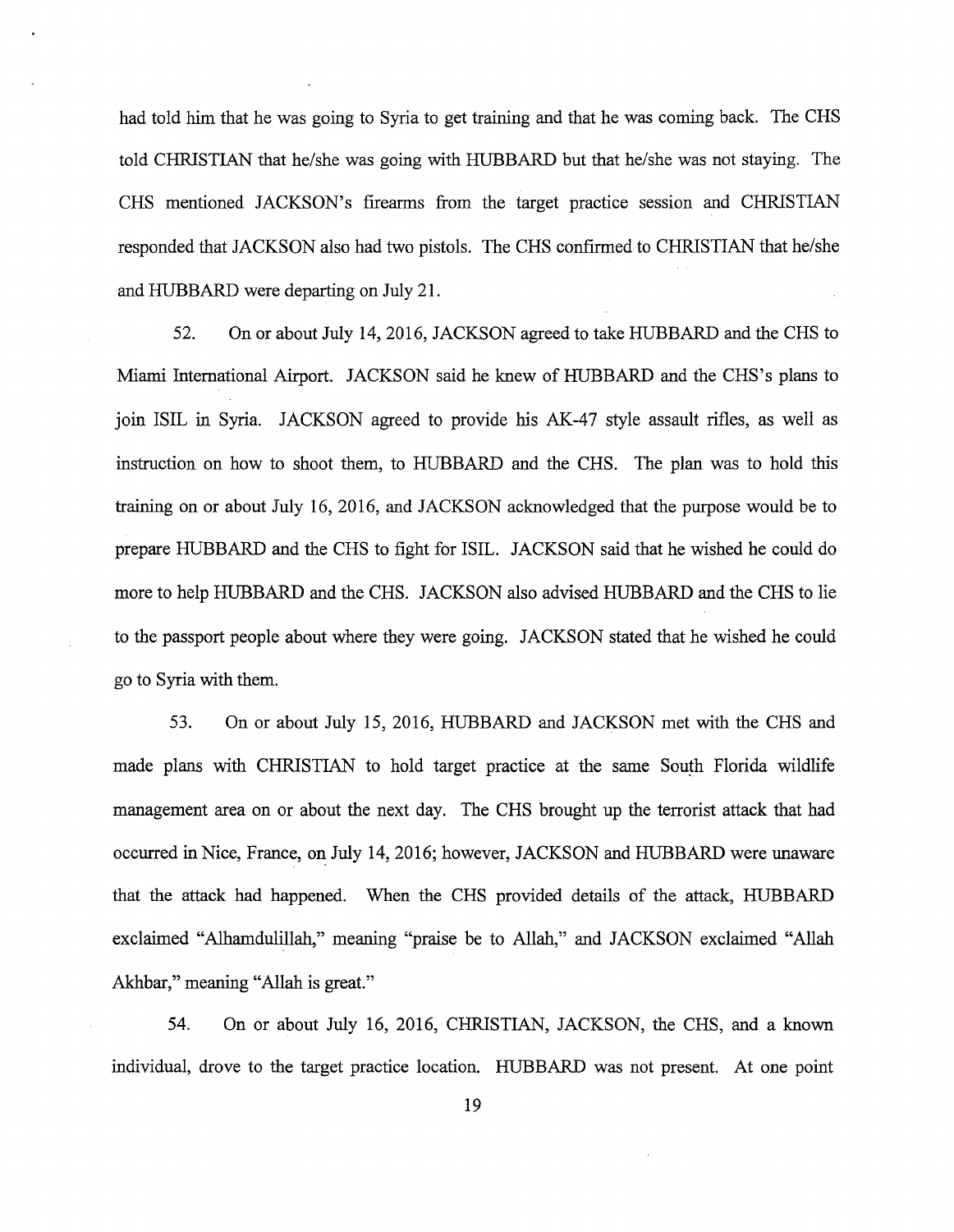CHRISTIAN and JACKSON indicated that they did not have enough ammunition. JACKSON said that HUBBARD had taken the ammunition left over from the last shooting session. After purchasing ammunition, both CHRISTIAN and JACKSON referred to the group's shooting activity as a "training session." CHRISTIAN spoke about ISIL training people and sending them back to their homelands to conduct attacks. CHRISTIAN opined that it hurts the enemies of ISIL more to attack their homelands than to kill them on the battlefield. The group discussed the Nice attack and spoke approvingly of the perpetrator's reported connections.

55. Upon arrival at the wildlife management area, JACKSON brought out the same weapons used during the firearms training on or about July 9, 2016. JACKSON also provided several paper targets. The CHS brought CHRISTIAN's Romanian-manufactured AK-47 style rifle. The CHS asked CHRISTIAN if he/she could keep it for more training and CHRISTIAN agreed. JACKSON described his Mosin Nagant sniper rifle as accurate up to one mile and noted that he intends to use it "when the time comes." CHRISTIAN claimed to have another AK-47, which he described as a pistol. Both CHRISTIAN and JACKSON provided detailed firearms instruction to the CHS, describing how accurate the weapons were and demonstrating the proper position for handling and firing them. CHRISTIAN showed the CHS how to load, unload, and break down the AK-47 style rifle. JACKSON brought gun oil and showed the CHS how to clean the shotgun. The CHS observed JACKSON place his pistols, shotgun, and two AK-47 style assault rifles in his grey Volkswagen sedan after the "training session" had concluded.

56. On or about July 18, 2016, HUBBARD and JACKSON met the CHS and discussed the shooting in Baton Rouge, Louisiana, where three police officers had been killed. HUBBARD praised the attacker for killing the "kuffar," and both HUBBARD and JACKSON stated "Alhamdullilah," or "praise be to God." The CHS asked HUBBARD how much money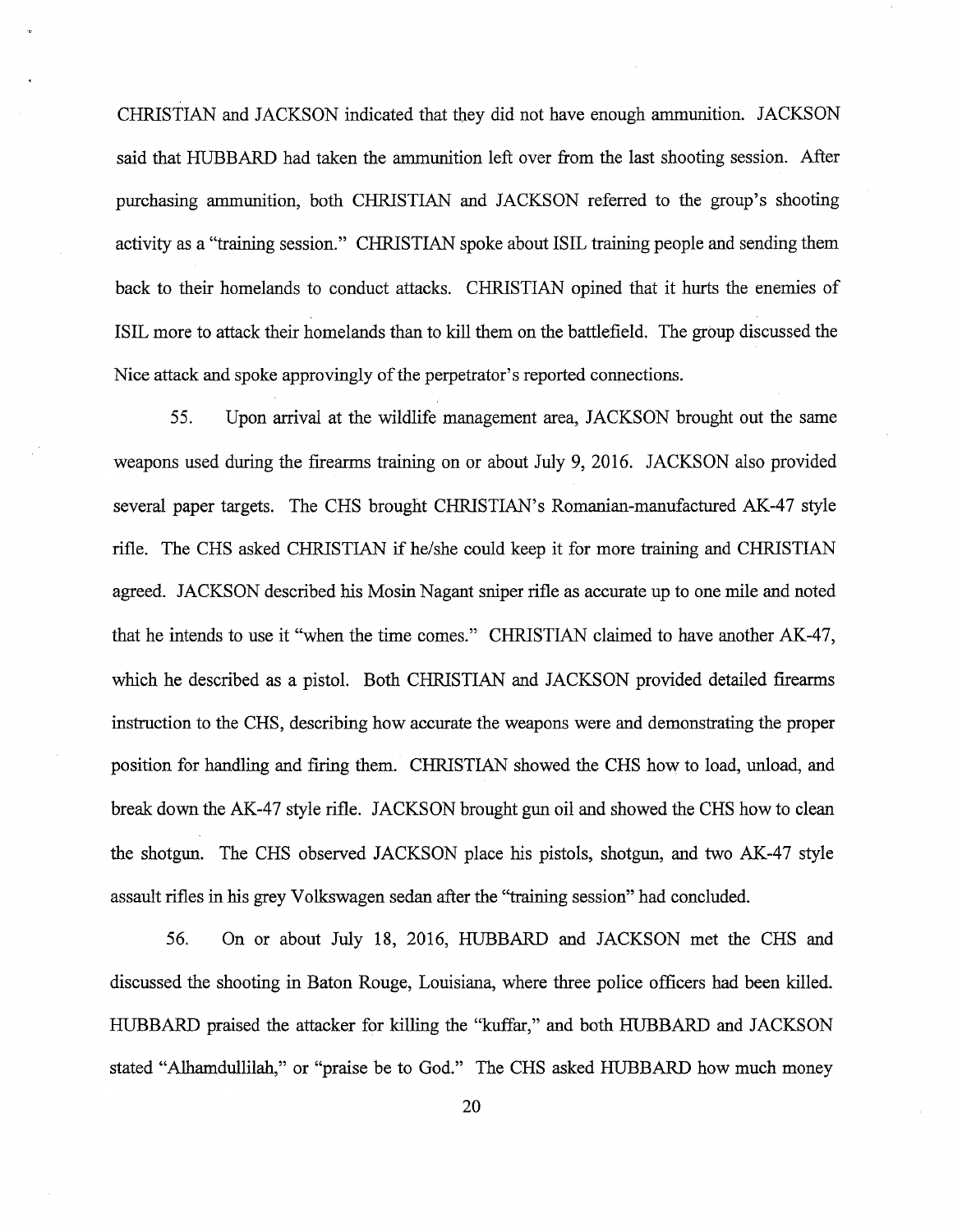he was planning to bring on the trip to Syria, and HUBBARD responded that he would bring \$6,000. The CHS explained the currency declarations requirements and warned HUBBARD that amounts over \$10,000 could be confiscated in Europe. HUBBARD gave the CHS several boxes of artwork for him to store in his/her garage, and commented that it is likely he would stay in Syria and not return. HUBBARD stated that CHRISTIAN had informed him about the recent. weapons training session and, based on CHRISTIAN's report, praised the CHS's handling of the firearms.

57. The group then began to discuss JACKSON's Mosin Nagant smper rifle. JACKSON showed the CHS a steel round, which the CHS observed to be approximately 1.5 times larger than a 7.62 x 39mm round. JACKSON advised that the steel round was capable of piercing body armor and could not be used at an indoor shooting range because it would go through the wall. JACKSON said that he would be taking the Mosin Nagant sniper rifle to the gunsmith later that day for repairs. HUBBARD and JACKSON expressed interested in conducting another firearms training session, and discussed where to hold their farewell dinner. The CHS observed JACKSON place the Mosin Nagant sniper rifle in the trunk of his grey Volkswagen sedan when the meeting had concluded.

58. On or about July 21, 2016, HUBBARD, JACKSON, and the CHS traveled from West Palm Beach to Miami International Airport so that HUBBARD and the CHS could depart for Syria. JACKSON drove HUBBARD and the CHS in his grey Volkswagen sedan. After JACKSON dropped HUBBARD and the CHS off, HUBBARD and the CHS obtained their boarding passes at the ticket counter. HUBBARD and the CHS cleared through the TSA checkpoint at which point HUBBARD was arrested. JACKSON was arrested after he left the airport premises. CHR1STIAN was arrested at his place of work. In a post-Miranda statement,